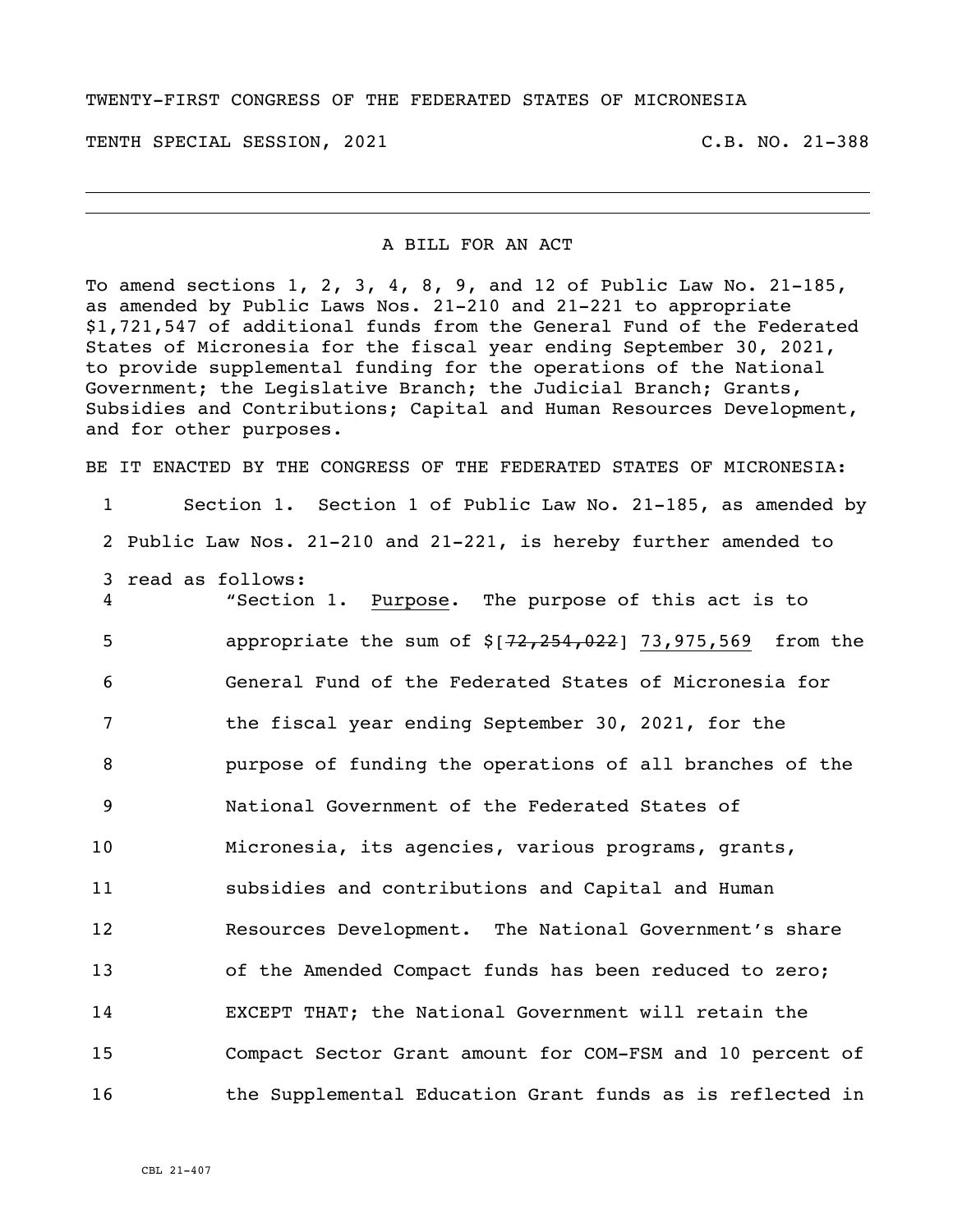1 the budget for the Department of Education. The sum appropriated herein shall be apportioned as follows:" Section 2. Section 1 of Public Law No. 21-185, as amended by Public Law No. 21-221, is hereby further amended to read as follows: "Section 2. Operating Expenses of the Executive Branch. 7 The sum of  $\frac{23,940,944}{24,343,980}$ , or so much thereof as may be necessary, is hereby appropriated from the General Fund of the Federated States of Micronesia for the fiscal year ending September 30, 2021, for the purpose of funding the operations of the Executive Branch of the National Government during the fiscal year 2021. The sum appropriated by this section shall be apportioned as follows:

(1) Office of the President.

16 The sum of  $\frac{1,867,081}{1,897,081}$ , or so much thereof as may be necessary, for the operations of the Office of the President during the fiscal year 2021. The sum appropriated herein shall be apportioned as follows: Personnel .................................... \$ 686,081 Travel ..................................... .. 78,000 Contractual Services.................. [970,000] 985,000 OCE .................................. [130,000] 145,000 Fixed Assets ............................... .. 3,000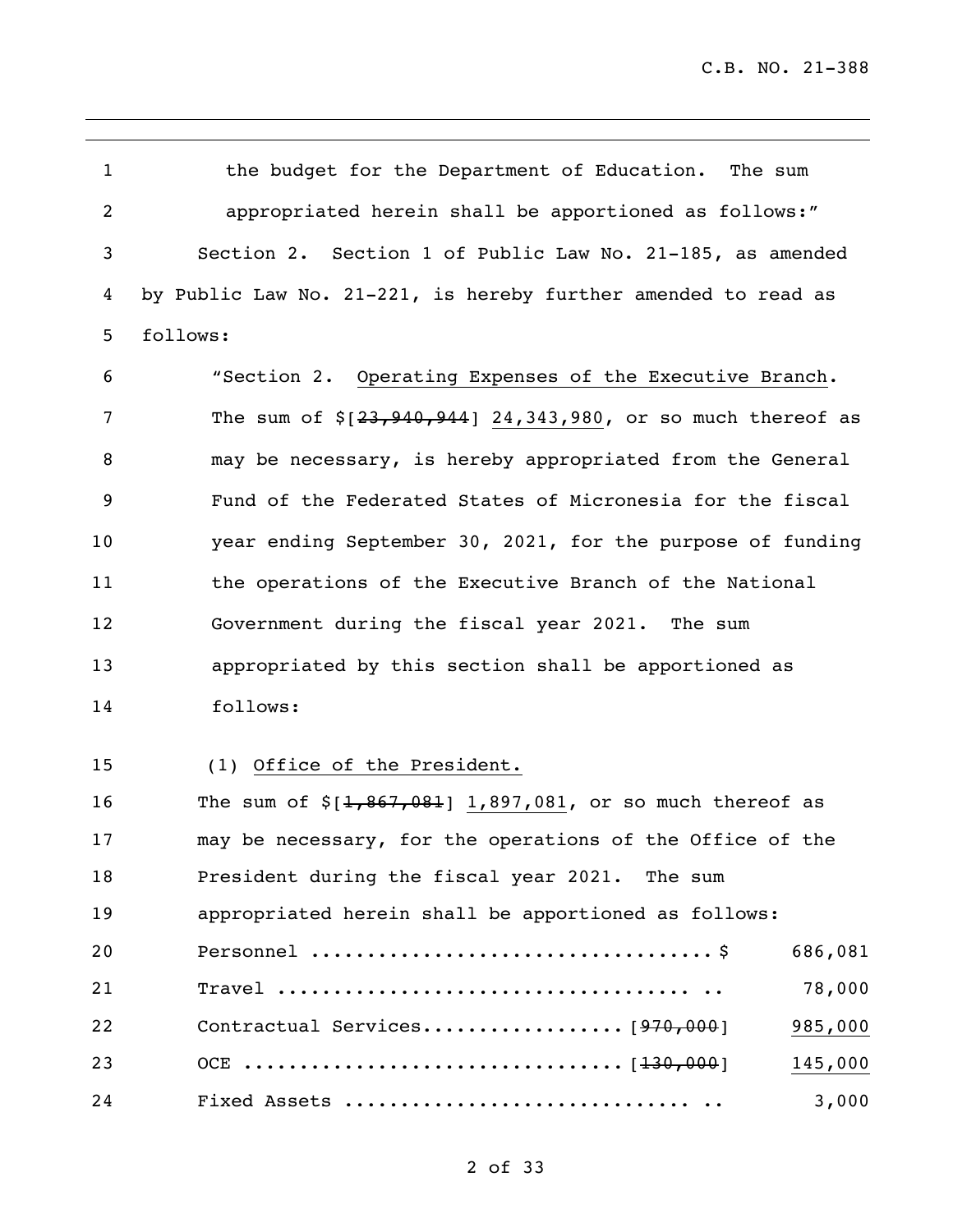| $\mathbf{1}$ | (2) Department of Foreign Affairs.                            |
|--------------|---------------------------------------------------------------|
| 2            | The sum of $$[5,964,851]$ 5,998,751, or so much thereof       |
| 3            | as may be necessary, for the operations of the Department     |
| 4            | of Foreign Affairs during the fiscal year 2021. The sum       |
| 5            | appropriated herein shall be apportioned as follows:          |
| 6            | 1,986,116                                                     |
| 7            | 117,820                                                       |
| 8            |                                                               |
| 9            | 491,192                                                       |
| 10           | 76,456                                                        |
| 11           | (3) Department of Finance and Administration.                 |
| 12           | The sum of $$3,014,916$ , or so much thereof as may be        |
| 13           | necessary, for the operations of the Department of Finance    |
| 14           | and Administration during the fiscal year 2021. The sum       |
| 15           | appropriated herein shall be apportioned as follows:          |
| 16           | 2,250,316                                                     |
| 17           | 86,100                                                        |
| 18           | Contractual Services<br>227,500                               |
| 19           | 306,500                                                       |
| 20           | 144,500<br>Fixed Assets                                       |
| 21           | (4) Department of Resources and Development.                  |
| 22           | The sum of $$1,320,021$ , or so much thereof as may be        |
| 23           | necessary, for the operations of the Department of            |
| 24           | Resources and Development during the fiscal year 2021.<br>The |
| 25           | sum appropriated herein shall be apportioned as follows:      |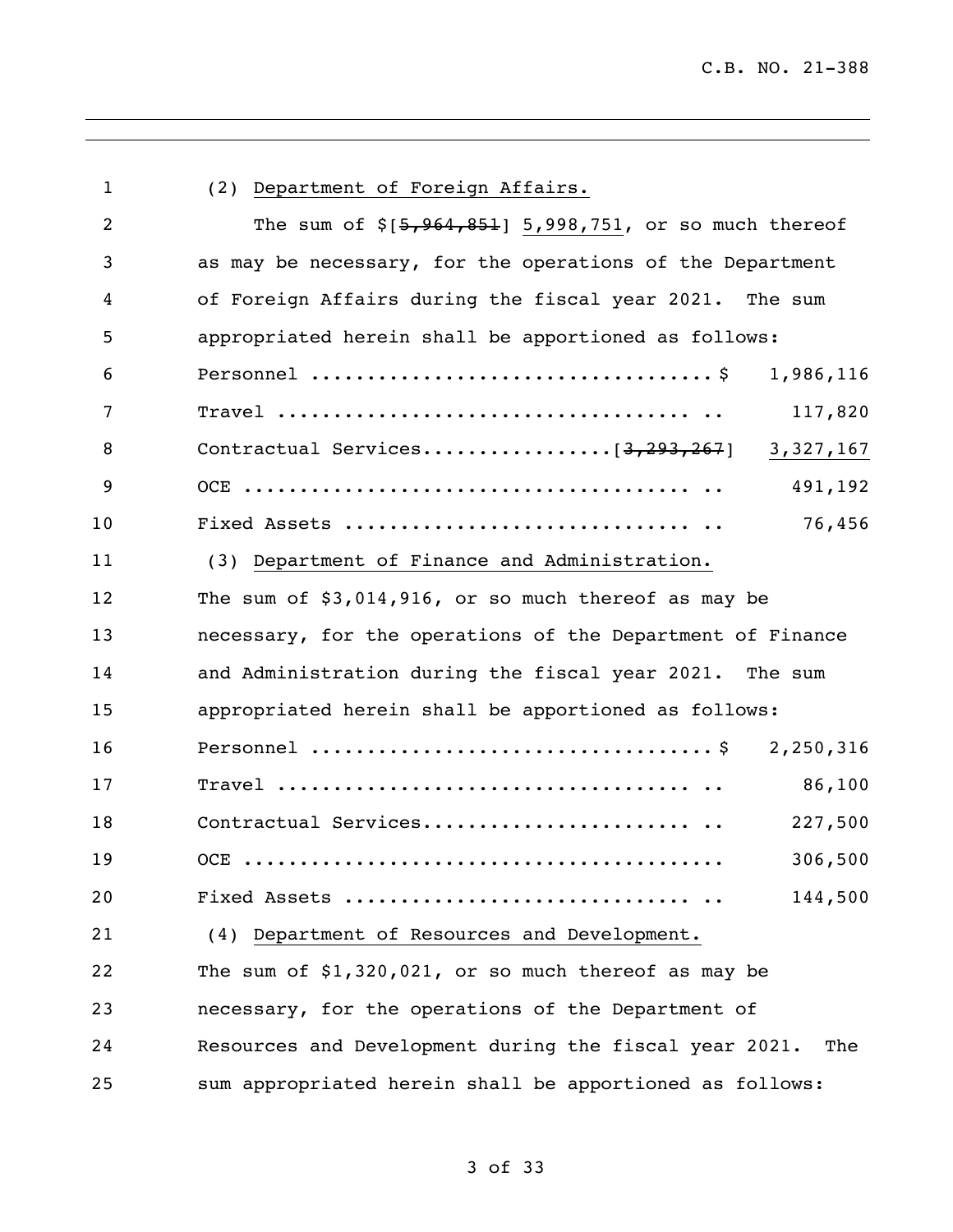| $\mathbf{1}$   | $Personnel \ldots \ldots \ldots \ldots \ldots \ldots \ldots \ldots \ldots \$<br>924,564                 |
|----------------|---------------------------------------------------------------------------------------------------------|
| $\overline{2}$ | 87,545                                                                                                  |
| 3              | 60, 200<br>Contractual Services                                                                         |
| 4              | 217,999                                                                                                 |
| 5              | 29,713                                                                                                  |
| 6              | (5) Department of Transportation, Communications and                                                    |
| 7              | Infrastructure.                                                                                         |
| 8              | The sum of $$[2,681,400]$ 2,931,300, or so much thereof as                                              |
| 9              | may be necessary, for the operations of the Department of                                               |
| 10             | Transportation, Communications and Infrastructure during                                                |
| 11             | the fiscal year 2021. The sum appropriated herein shall be                                              |
| 12             | apportioned as follows:                                                                                 |
| 13             | 658,788                                                                                                 |
| 14             | 69,508                                                                                                  |
| 15             | 2,034,004                                                                                               |
| 16             | OCE, of which 55,500 may be used to pay past year                                                       |
| 17             | obligations $\ldots \ldots \ldots \ldots \ldots \ldots \ldots \ldots \hspace{0.1cm}$ 84,200]<br>139,700 |
| 18             | 29,300<br>Fixed Assets                                                                                  |
| 19             | (6) Department of Health and Social Affairs.                                                            |
| 20             | The sum of \$991,101, or so much thereof as may be                                                      |
| 21             | necessary, for the operations of the Department of Health                                               |
| 22             | and Social Affairs during the fiscal year 2021.<br>The sum                                              |
| 23             | appropriated herein shall be apportioned as follows:                                                    |
| 24             | 697,368                                                                                                 |
| 25             | Travel<br>46,265                                                                                        |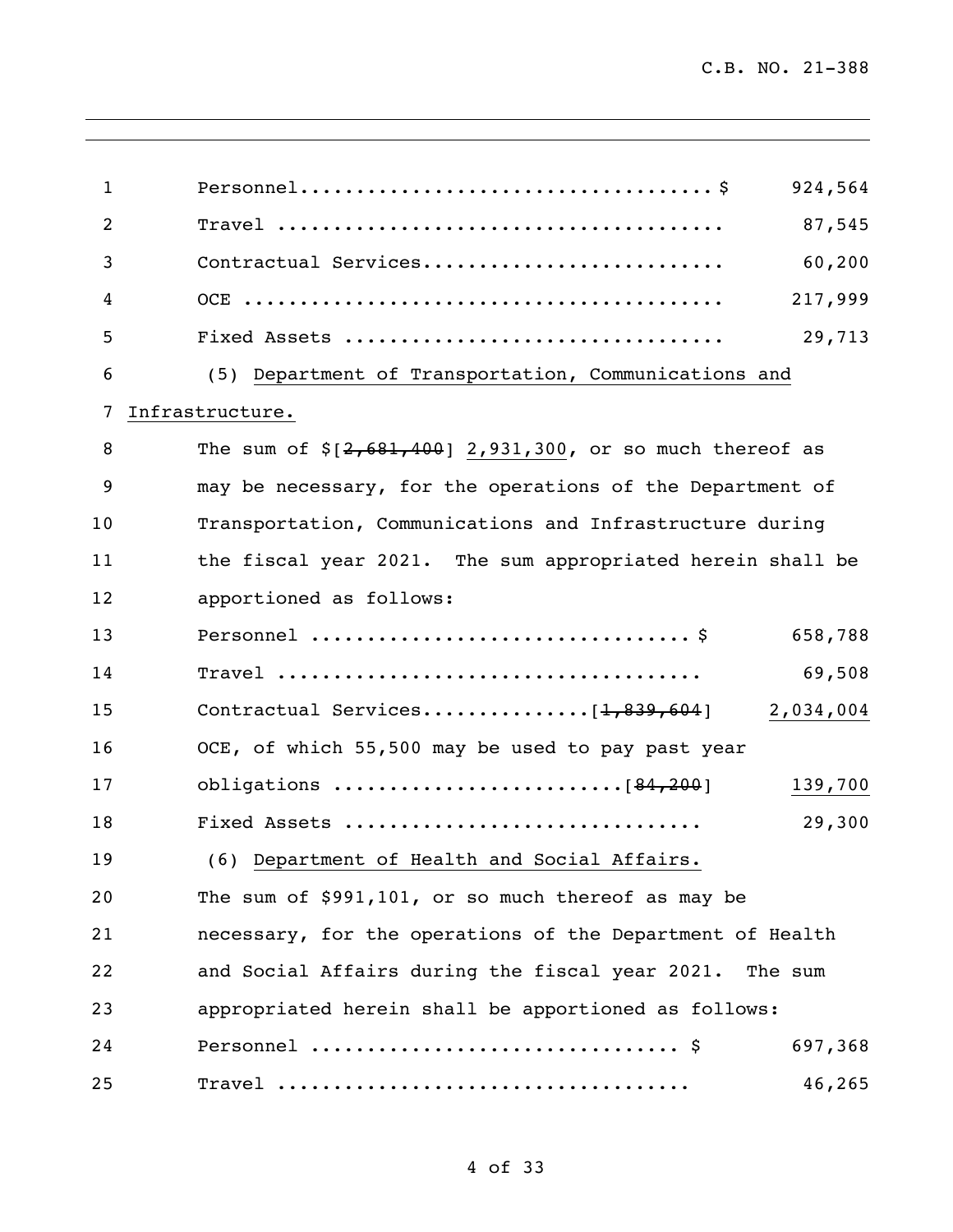| 1  | Contractual Services \$<br>130,617                                             |
|----|--------------------------------------------------------------------------------|
| 2  | 113,851                                                                        |
| 3  | 3,000<br>Fixed Assets                                                          |
| 4  | (7) Department of Education.                                                   |
| 5  | The sum of $$[724, 788]$ 764,624, or so much thereof as may be                 |
| 6  | necessary, for the operations of the Department of                             |
| 7  | Education during the fiscal year 2021. Of the total amount                     |
| 8  | of funds appropriated herein, \$366,598 shall be deemed to                     |
| 9  | come from funds available under the Supplemental Education                     |
| 10 | Grant. The sum appropriated herein shall be apportioned as                     |
| 11 | follows:                                                                       |
| 12 | Personnel $\dots\dots\dots\dots\dots\dots\dots\dots\dots\dots\dots$<br>454,747 |
| 13 | 100,000                                                                        |
| 14 | 159,226<br>Contractual Services                                                |
| 15 | 49,651                                                                         |
| 16 | Fixed Assets<br>1,000                                                          |
| 17 | (8) Department of Justice.                                                     |
| 18 | The sum of $$5,063,500$ , or so much thereof as may be                         |
| 19 | necessary, for the operations of the Department of Justice                     |
| 20 | during the fiscal year 2021. The sum appropriated herein                       |
| 21 | shall be apportioned as follows:                                               |
| 22 | 3,705,759                                                                      |
| 23 | 112,440                                                                        |
| 24 | Contractual Services<br>611,962                                                |
| 25 | 513,643                                                                        |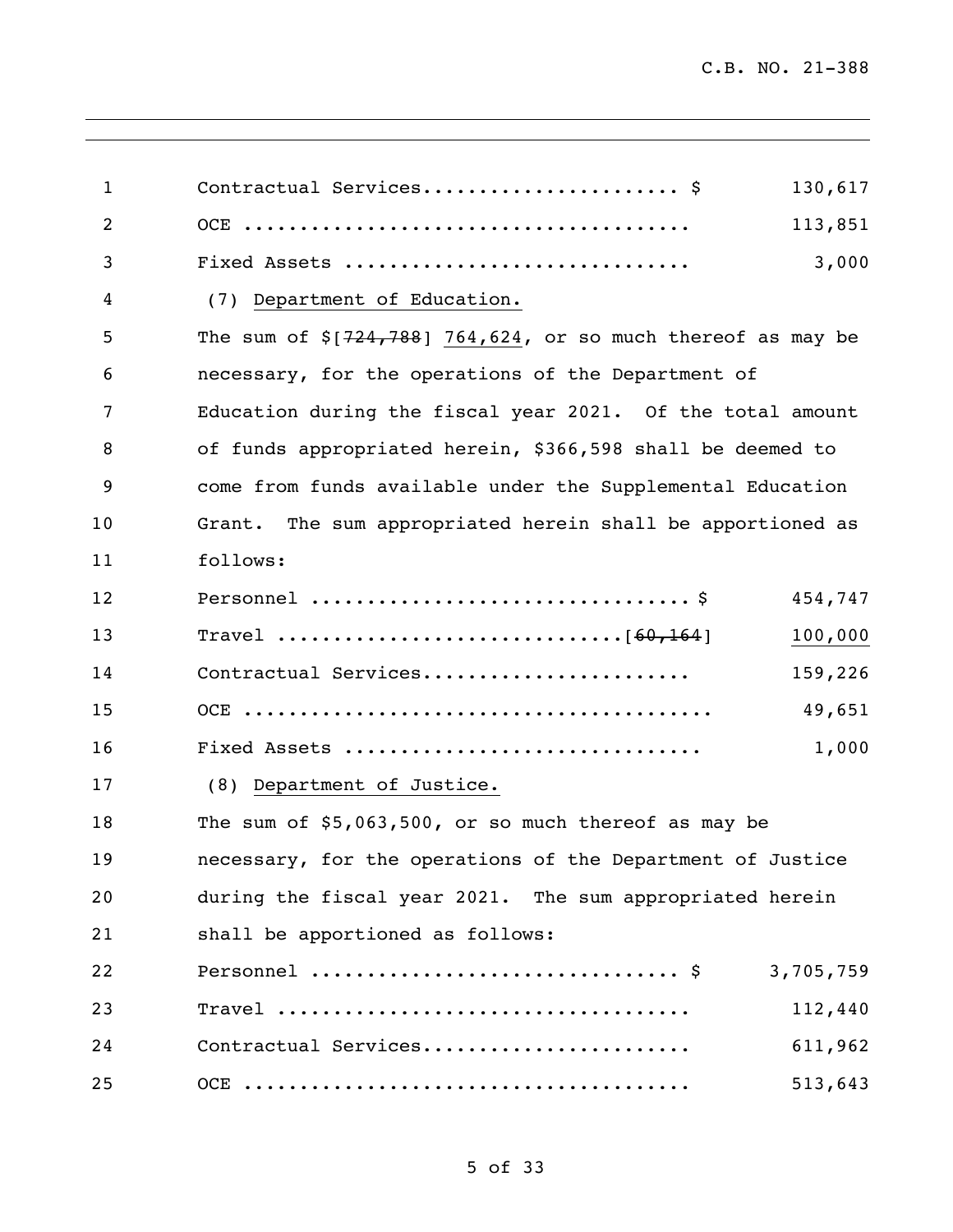| $\mathbf{1}$   |                                                            | 119,696 |
|----------------|------------------------------------------------------------|---------|
| $\overline{2}$ | (9) Department of Environment, Climate Change and          |         |
| 3              | Emergency Management.                                      |         |
| 4              | The sum of \$701,218, or so much thereof as may be         |         |
| 5              | necessary, for the operations of the Office of Environment |         |
| 6              | and Emergency Management during the fiscal year 2021. The  |         |
| 7              | sum appropriated herein shall be apportioned as follows:   |         |
| 8              |                                                            | 562,308 |
| 9              |                                                            | 49,290  |
| 10             | Contractual Services                                       | 25,000  |
| 11             |                                                            | 47,120  |
| 12             | Fixed Assets                                               | 17,500  |
| 13             | (10) Office of the Public Defender.                        |         |
| 14             | The sum of \$990,087, or so much thereof as may be         |         |
| 15             | necessary, for the operations of the Office of the Public  |         |
| 16             | Defender during the fiscal year 2021. The sum appropriated |         |
| 17             | herein shall be apportioned as follows:                    |         |
| 18             |                                                            | 744,801 |
| 19             |                                                            | 42,036  |
| 20             | Contractual Services                                       | 111,350 |
| 21             |                                                            | 86,900  |
| 22             | Fixed Assets                                               | 5,000   |
| 23             | (11) Office of National Archives, Culture and Historic     |         |
| 24             | Preservation.                                              |         |
| 25             | The sum of \$225,804, or so much thereof as may be         |         |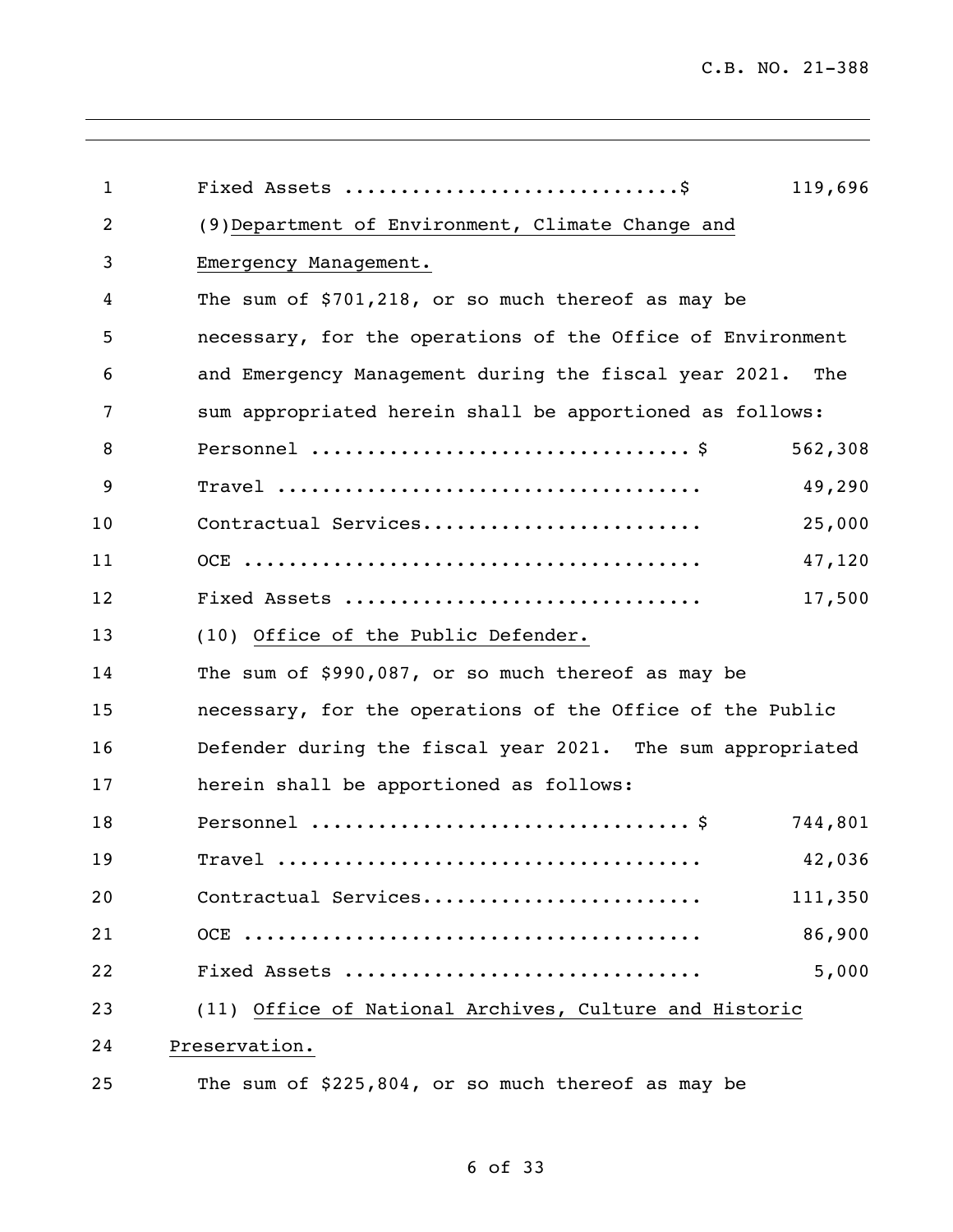| $\mathbf{1}$      | necessary, for the operations of the Office of National                             |       |
|-------------------|-------------------------------------------------------------------------------------|-------|
| 2                 | Archives, Culture and Historic Preservation during the                              |       |
| 3                 | fiscal year 2021. The sum appropriated herein shall be                              |       |
| 4                 | apportioned as follows:                                                             |       |
| 5                 | Personnel $\dots\dots\dots\dots\dots\dots\dots\dots\dots\dots\dots\dots$<br>179,418 |       |
| 6                 | 10,672                                                                              |       |
| 7                 | Contractual Services<br>15,425                                                      |       |
| 8                 | 20,289                                                                              |       |
| 9                 | Fixed Assets                                                                        | $-0-$ |
| 10                | (12) Office of Veteran's Affairs.                                                   |       |
| 11                | The sum of \$159,908, or so much thereof as may be                                  |       |
| $12 \overline{ }$ | necessary, for the operations of the Office Veteran's                               |       |
| 13                | Affairs during the fiscal year 2021. The sum appropriated                           |       |
| 14                | herein shall be apportioned as follows:                                             |       |
| 15                | 79,240                                                                              |       |
| 16                | 12,668                                                                              |       |
| 17                | Contractual Services<br>50,000                                                      |       |
| 18                | 18,000                                                                              |       |
| 19                | Fixed Assets                                                                        | $-0-$ |
| 20                | (13) Office of Personnel.                                                           |       |
| 21                | The sum of $\S$ [236,269] 285,669, or so much thereof as may be                     |       |
| 22                | necessary, for the operations of the Office of Personnel                            |       |
| 23                | during the fiscal year 2021. The sum appropriated herein                            |       |
| 24                | shall be apportioned as follows:                                                    |       |
| 25                | Personnel, of which \$49,400 may be used to compensate the                          |       |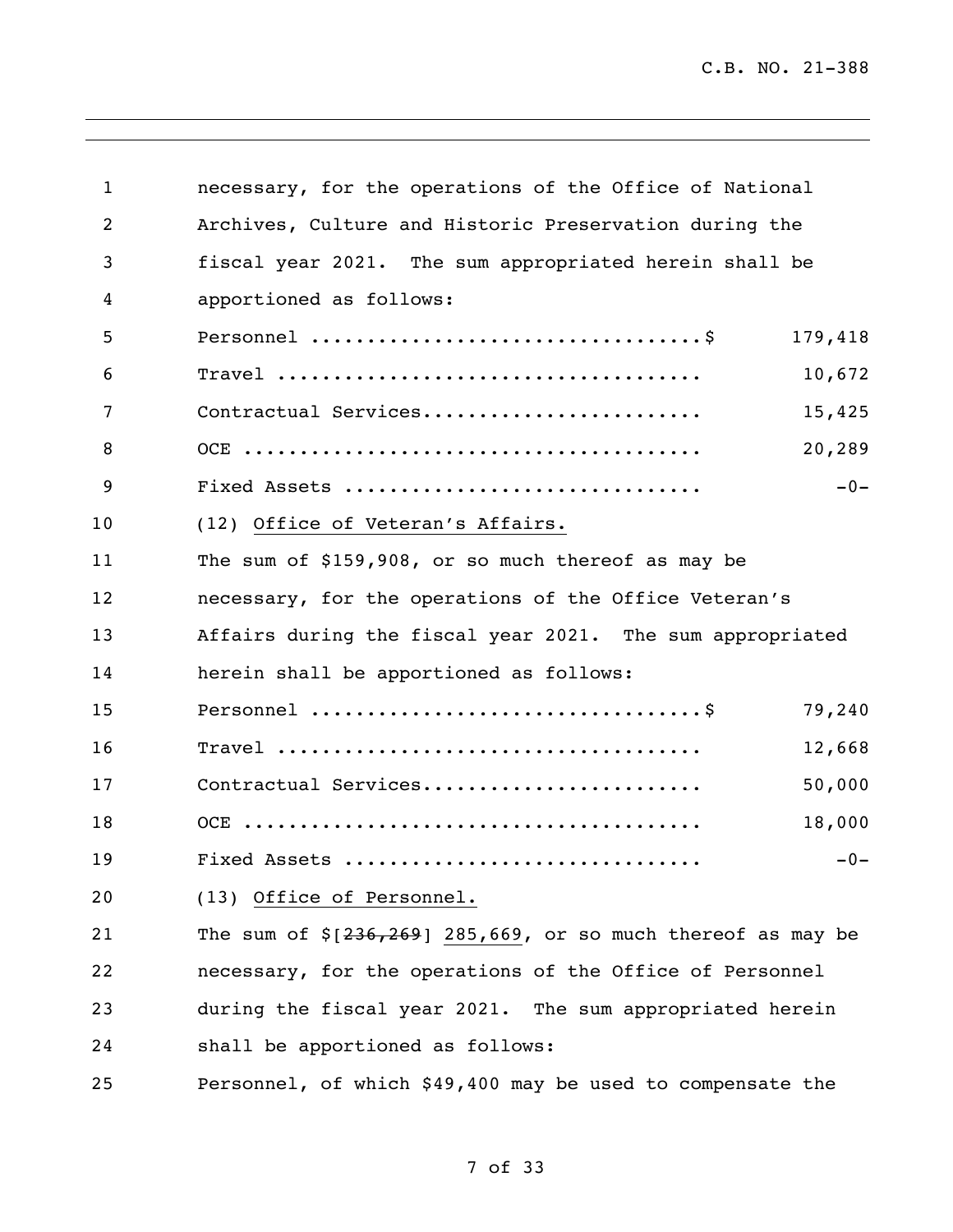C.B. NO. 21-388

| $\mathbf 1$    | retroactive pay for acting                                   |
|----------------|--------------------------------------------------------------|
| $\overline{2}$ | director\$[ <del>177,269</del> ]<br>226,669                  |
| 3              | 3,000                                                        |
| 4              | Contractual Services<br>$-0-$                                |
| 5              | 16,000                                                       |
| 6              | 40,000"<br>Fixed Assets                                      |
| 7              | Section 3. Section 3 of Public Law No. 21-185, as amended by |
| 8              | Public Law No. 21-210, is hereby further amended to read as  |
| 9              | follows:                                                     |
| 10             | "Section 3. Operating Expenses of the Legislative            |
| 11             | Branch. The sum of $$[7,185,625]8,150,625$ , or so much      |
| 12             | thereof as may be necessary, is hereby appropriated from     |
| 13             | the General Fund of the Federated States of Micronesia       |
| 14             | for the fiscal year ending September 30, 2021, for the       |
| 15             | operations of the Legislative Branch of the National         |
| 16             | Government during fiscal year 2021. The sum                  |
| 17             | appropriated by this section shall be apportioned as         |
| 18             | follows:                                                     |
| 19             | (1) Speaker and Members.                                     |
| 20             | The sum of $$[3,168,230]$ 3,433,150, or so much thereof as   |
| 21             | may be necessary, for the operations of the Office of        |
| 22             | the Speaker and Members of the Congress of the Federated     |
| 23             | States of Micronesia during fiscal year 2021.<br>The sum     |
| 24             | appropriated herein shall be apportioned as follows:         |
| 25             | Personnel \$ [438,150]<br>603,150                            |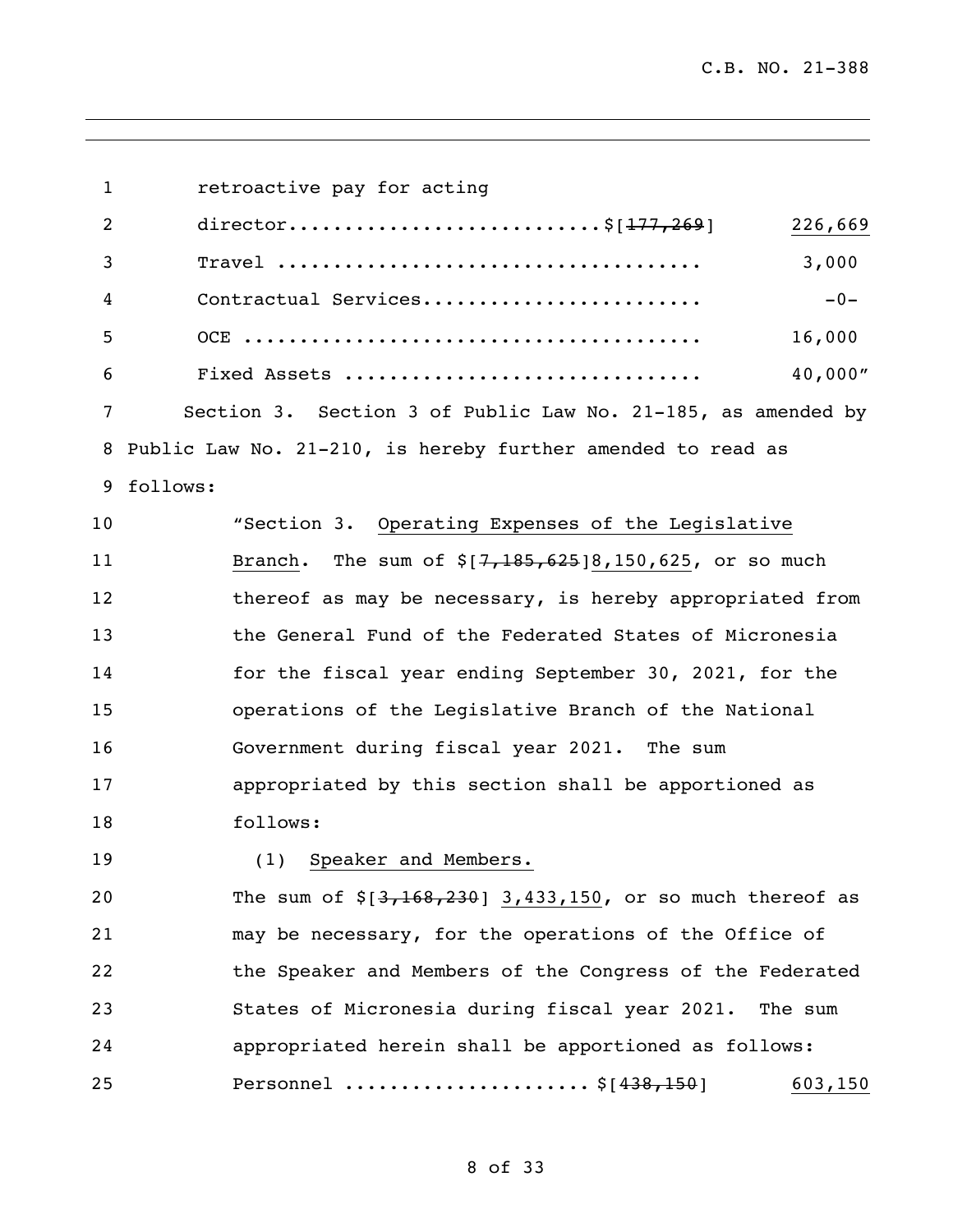| $\mathbf{1}$   | $\texttt{Travel}\ \dots\dots\dots\dots\dots\dots\dots\dots\dots\dots\dots\$<br>225,000 |
|----------------|----------------------------------------------------------------------------------------|
| $\overline{2}$ | Contractual Services, of which up to \$[100,000]                                       |
| 3              | 150,000 may be used to assist Members and staff                                        |
| 4              | with current and prior year medical costs,                                             |
| 5              | and up to \$20,000 may be used to pay for                                              |
| 6              | outstanding prior year obligation. $\S[2, 505, 000]$ 2,605,000                         |
| 7              | $-0-$                                                                                  |
| 8              | Fixed Assets<br>$-0-$                                                                  |
| 9              | (2) Staff Offices.                                                                     |
| 10             | The sum of $$2,477,475$ , or so much thereof as may be                                 |
| 11             | necessary, for the operations of the Congress staff                                    |
| 12             | offices during fiscal year 2021. The sum appropriated                                  |
| 13             | herein shall be apportioned as follows:                                                |
| 14             | Personnel  \$ 1,366,475                                                                |
| 15             | 30,000                                                                                 |
| 16             | Contractual Services<br>662,000                                                        |
| 17             | 259,000                                                                                |
| 18             | Fixed Assets<br>160,000                                                                |
| 19             | (3) Congress Delegation Offices.                                                       |
| 20             | The sum of $$[1,540,000]$ 2,240,000, or so much thereof as                             |
| 21             | may be necessary, for the operations of the Congress                                   |
| 22             | delegation offices during the fiscal year 2021. Of the                                 |
| 23             | amounts appropriated for contractual services within                                   |
| 24             | each Delegation Office, up to a maximum of \$100,000 per                               |
| 25             | Member, at the Delegation Offices' discretion, may be                                  |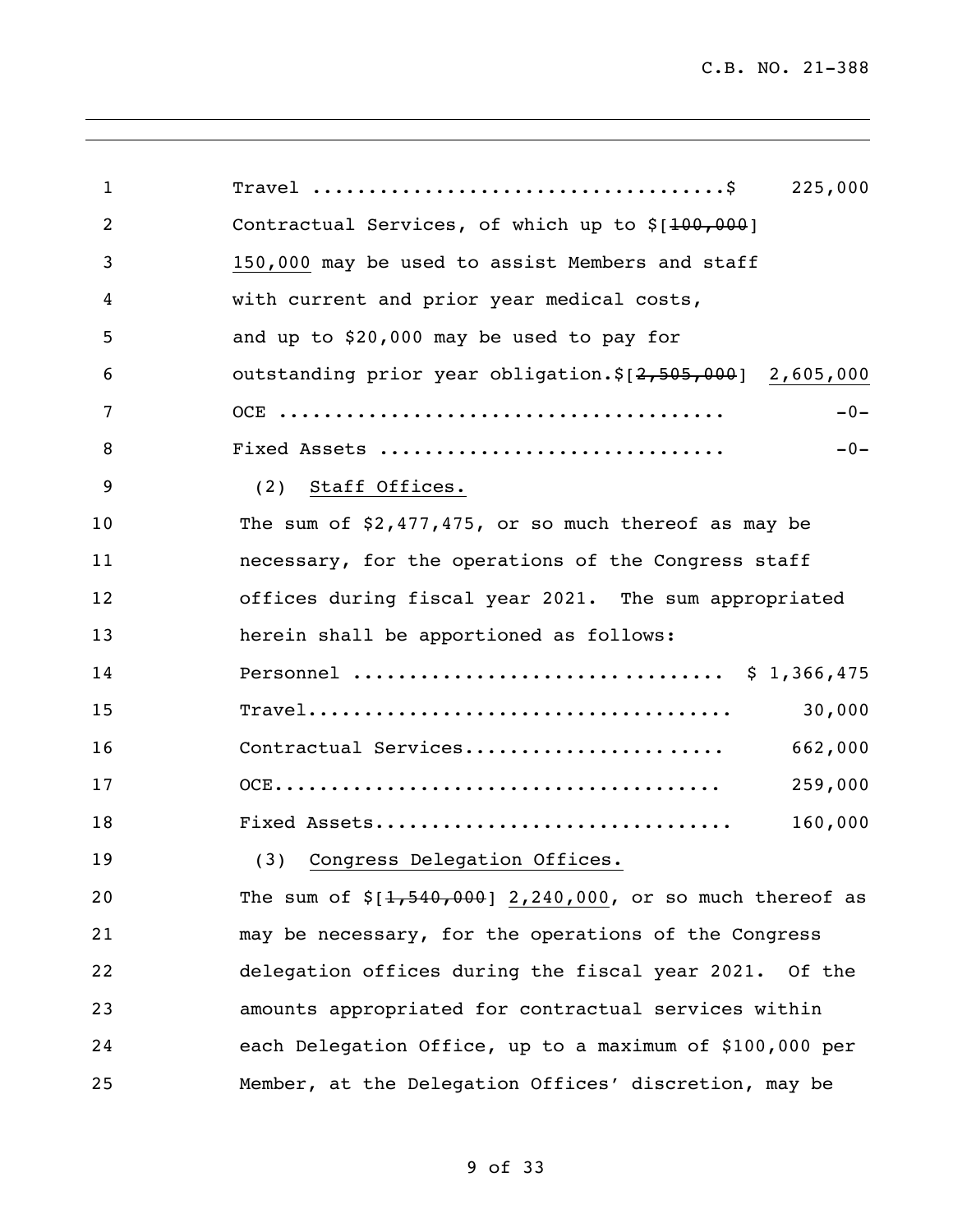| $\mathbf{1}$ | used for Representation including prior years        |
|--------------|------------------------------------------------------|
| 2            | reimbursable expenses and other obligations. The sum |
| 3            | appropriated is apportioned as follows:              |
| 4            | (a) Kosrae Delegation Office                         |
| 5            | $-0-$                                                |
| 6            | 300,000<br>Contractual Services $[200,000]$          |
| 7            | 20,000                                               |
| 8            | Fixed Assets<br>$-0-$                                |
| 9            | 320,000                                              |
| 10           | (b) Pohnpei Delegation Office                        |
| 11           | Travel<br>3,000                                      |
| 12           | 600,000<br>Contractual Services $[400,000]$          |
| 13           | 37,000<br>OCE                                        |
| 14           | Fixed Assets<br>$-0-$                                |
| 15           | 640,000                                              |
| 16           | (c) Chuuk Delegation Office                          |
| 17           | Travel<br>$-0-$                                      |
| 18           | Contractual Services $[610,000]$<br>910,000          |
| 19           | 40,000                                               |
| 20           | Fixed Assets<br>10,000                               |
| 21           | 960,000                                              |
| 22           | (d) Yap Delegation Office                            |
| 23           | 3,000<br>Travel<br>. <b>.</b> .                      |
| 24           | Contractual Services $[195,000]$<br>295,000          |
| 25           | 17,000<br>OCE                                        |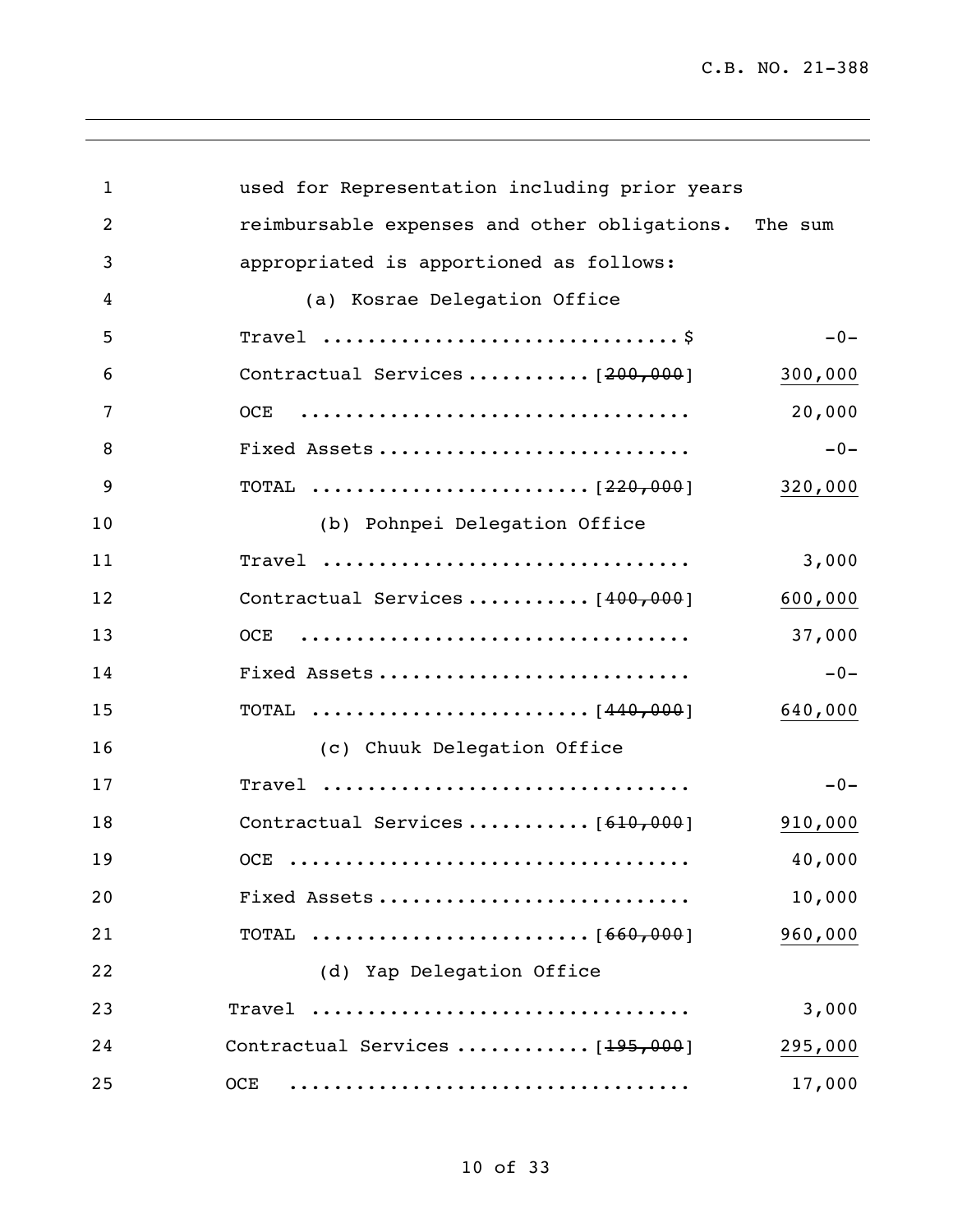| $\mathbf 1$    | 5,000                                                                                               |  |
|----------------|-----------------------------------------------------------------------------------------------------|--|
| $\overline{2}$ | TOTAL $\ldots \ldots \ldots \ldots \ldots \ldots \ldots \ldots \ldots \ldots$ [220,000]<br>320,000" |  |
| 3              | Section 4. Section 4 of Public Law No. 21-185 is hereby                                             |  |
| 4              | amended to read as follows:                                                                         |  |
| 5              | "Section 4. Operating Expenses of the National Judicial                                             |  |
| 6              | Branch. The sum of $$[1,549,969]$ 1,590,969, or so much                                             |  |
| 7              | thereof as may be necessary, is hereby appropriated from the                                        |  |
| 8              | General Fund of the Federated States of Micronesia for the                                          |  |
| 9              | fiscal year ending September 30, 2021, for the operations of                                        |  |
| 10             | the Judicial Branch of the National Government during the                                           |  |
| 11             | fiscal year 2021. The sum appropriated by this section shall                                        |  |
| 12             | be apportioned as follows:                                                                          |  |
| 13             | Personnel\$ $[1, 026, 561]$<br>1,067,561                                                            |  |
| 14             | 55,793                                                                                              |  |
| 15             | Contractual Services<br>237,300                                                                     |  |
| 16             | 176,315                                                                                             |  |
| 17             | Fixed Assets<br>54,000"                                                                             |  |
| 18             | Section 5. Section 8 of Public Law No. 21-185, as amended by                                        |  |
|                | 19 Public Laws Nos. 21-210 and 21-221, is hereby further amended to                                 |  |
|                | 20 read as follows:                                                                                 |  |
| 21             | "Section 8. Grants, Subsidies and Contributions.                                                    |  |
| 22             | The sum of $$[20,667,628]$ 20,771,128, or so much thereof                                           |  |
| 23             | as may be necessary, is hereby appropriated from the                                                |  |
| 24             | General Fund of the Federated States of Micronesia for                                              |  |
| 25             | the fiscal year ending September 30, 2021, for the                                                  |  |

## of 33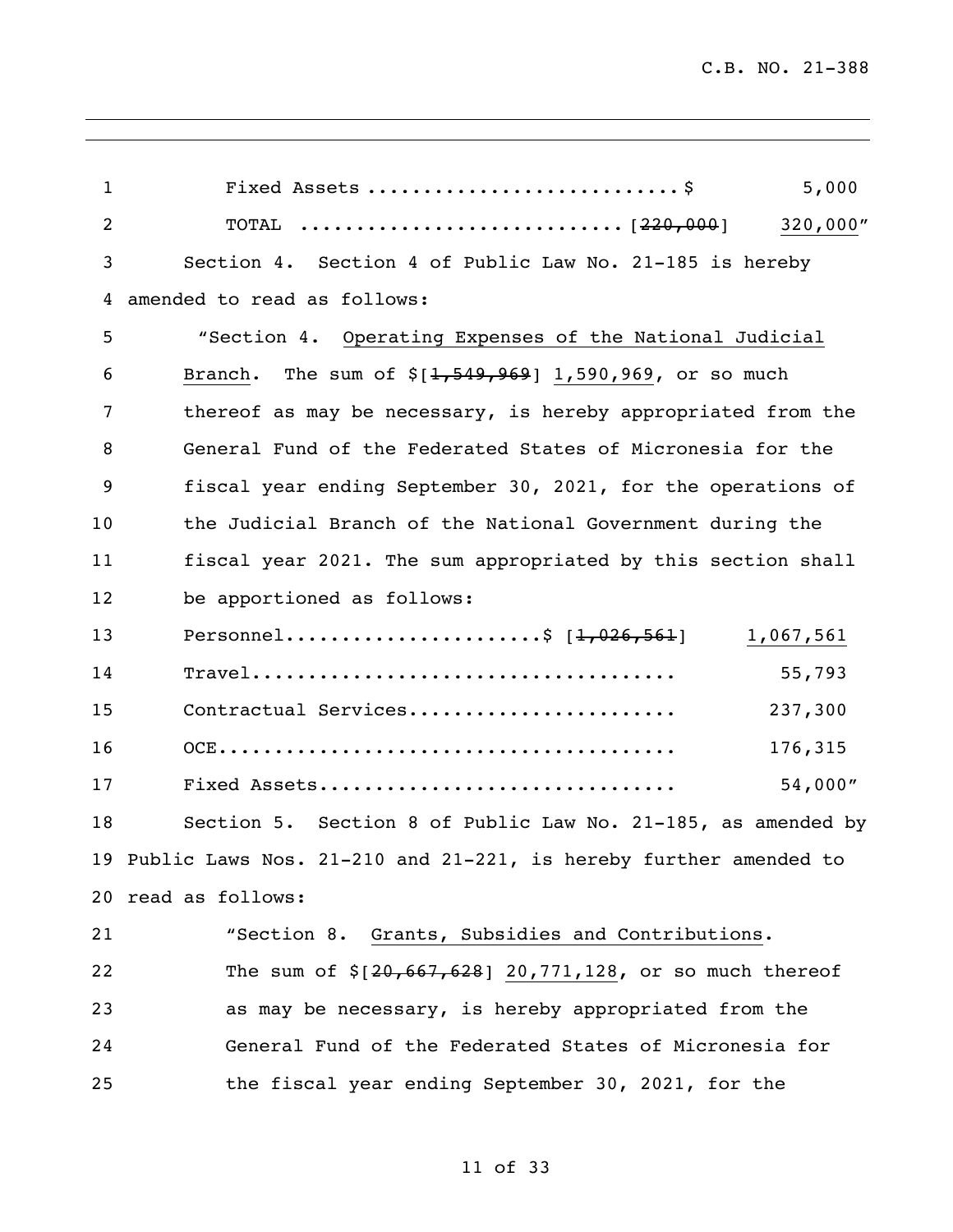| $\mathbf 1$ | following grants, subsidies and contributions during the          |
|-------------|-------------------------------------------------------------------|
| 2           | fiscal year 2021. The sum appropriated by this section            |
| 3           | shall be apportioned as follows:                                  |
| 4           | (1) Office of the President.                                      |
| 5           | (a) Asia Pacific Institute for Broadcasting                       |
| 6           | Development (AIBD) $\dots\dots\dots\dots\dots\dots\dots$<br>4,500 |
| 7           | (b) Asia-Pacific Broadcasting Union.<br>800                       |
| 8           | (c) Pacific Island News Association.<br>350                       |
| 9           | (d) Asia Pacific Investment<br>250                                |
| 10          | (e) Former Presidents' Allowance<br>50,000                        |
| 11          | (f) Joint Committee on Compact Review                             |
| 12          | and Planning (JCRP)<br>800,000                                    |
| 13          | (2) Department of Foreign Affairs.                                |
| 14          | (a) Pacific Island Forum Secretariat<br>57,000                    |
| 15          | (b) Secretariat of the Pacific Community<br>65,000                |
| 16          | $(c)$ ESCAP<br>5,000                                              |
| 17          | 50,000<br>(d) UN Membership Fee                                   |
| 18          | 5,000<br>(e) East-West Center                                     |
| 19          | (f) ACP Cotonou Membership Fees<br>17,000                         |
| 20          | SPC Office Rental<br>29,670<br>(q)                                |
| 21          | 10,000<br>(h)<br>SIS Program                                      |
| 22          | IOM Membership Fee<br>600<br>(i)                                  |
| 23          | 20,000<br>SPC Host Grant<br>(j)                                   |
| 24          | (k) Differential for foreign currency                             |
| 25          | adjustment<br>$-0-$                                               |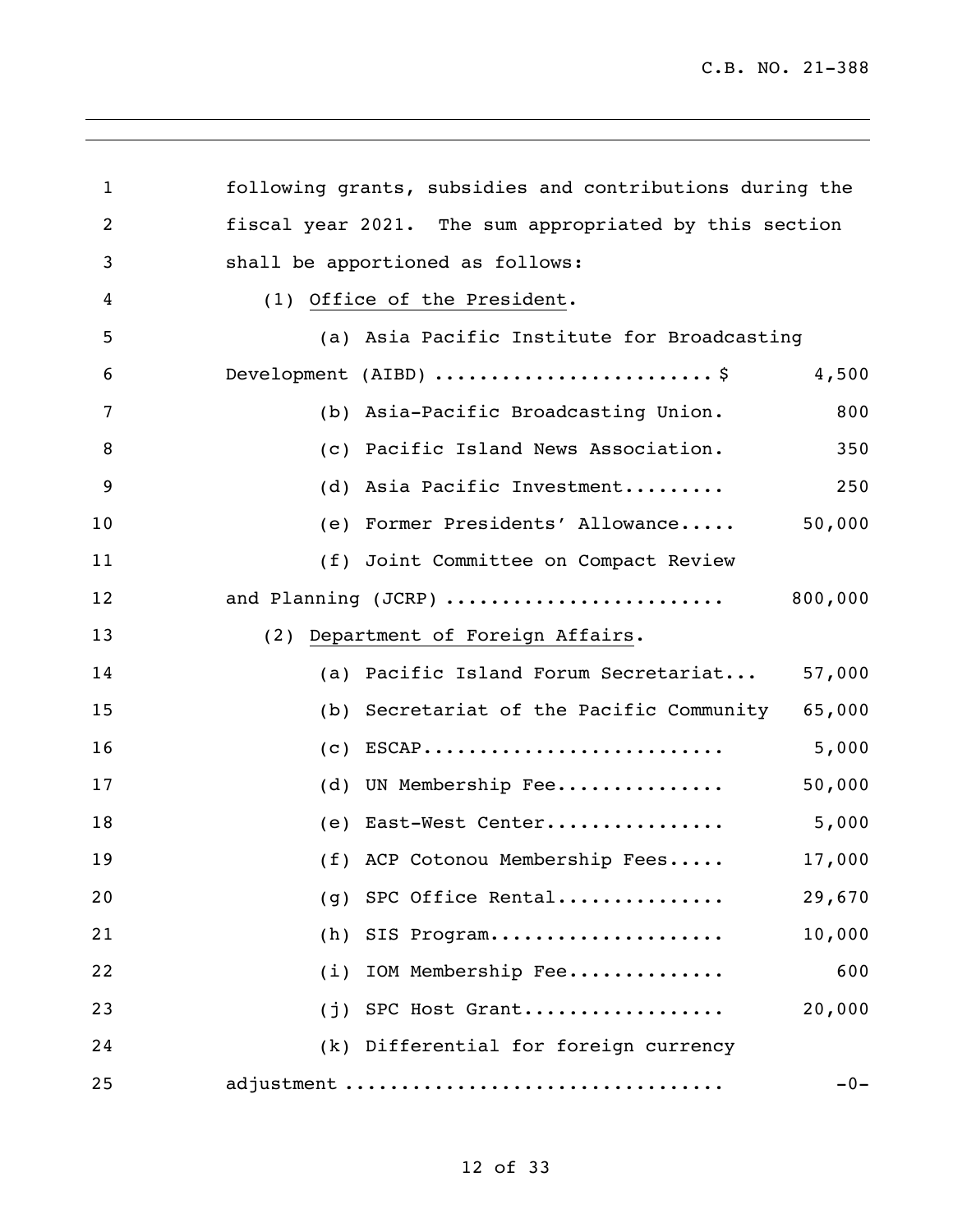| $\mathbf{1}$ | $(1)$ FSM Day\$                                 | $-0-$   |
|--------------|-------------------------------------------------|---------|
| 2            | (m) 2020 Games in Japan - Representation        |         |
| 3            | and Participation (FSM Embassy/Tokyo)           | $-0-$   |
| 4            | (n) Prior Year Obligation PIF                   | $-0-$   |
| 5            | Guam Consulate Outreach<br>(0)                  | $-0-$   |
| 6            | Pacific Island Forum<br>(p)                     | $-0-$   |
| 7            | (q) Office Rental for UNMCO                     | 13,500  |
| 8            | Department of Finance and Administration<br>(3) |         |
| 9            | (a) CTA-OCO Membership Fee                      | 14,024  |
| 10           | (b) Maintenance Fee for Financial               |         |
| 11           | Management Information System (FMIS).           | 55,000  |
| 12           | $(c)$ PITTA - CTA                               | 9,000   |
| 13           | (d) ADB, IMF and Budget, Finance                |         |
| 14           | Policy Consultations                            | 25,000  |
| 15           | (e) Macro Economist Advisor                     | 200,000 |
| 16           | (f) Global Forum Membership Fee                 | 26,000  |
| 17           | (g) PFTAC Membership Fee                        | 20,000  |
| 18           | (h) CTA Conference                              | 35,000  |
| 19           | (i) FSM National Government taxes prior         |         |
| 20           | year debts to social security                   | $-0-$   |
| 21           | (j) Prior Years Obligations for                 |         |
| 22           | Chuuk Finance Office                            | $-0-$   |
| 23           | (k) Finance prior year obligations for          |         |
| 24           | capacity acting                                 | $-0-$   |
| 25           | (1) FSM Trust Fund Board                        | $-0-$   |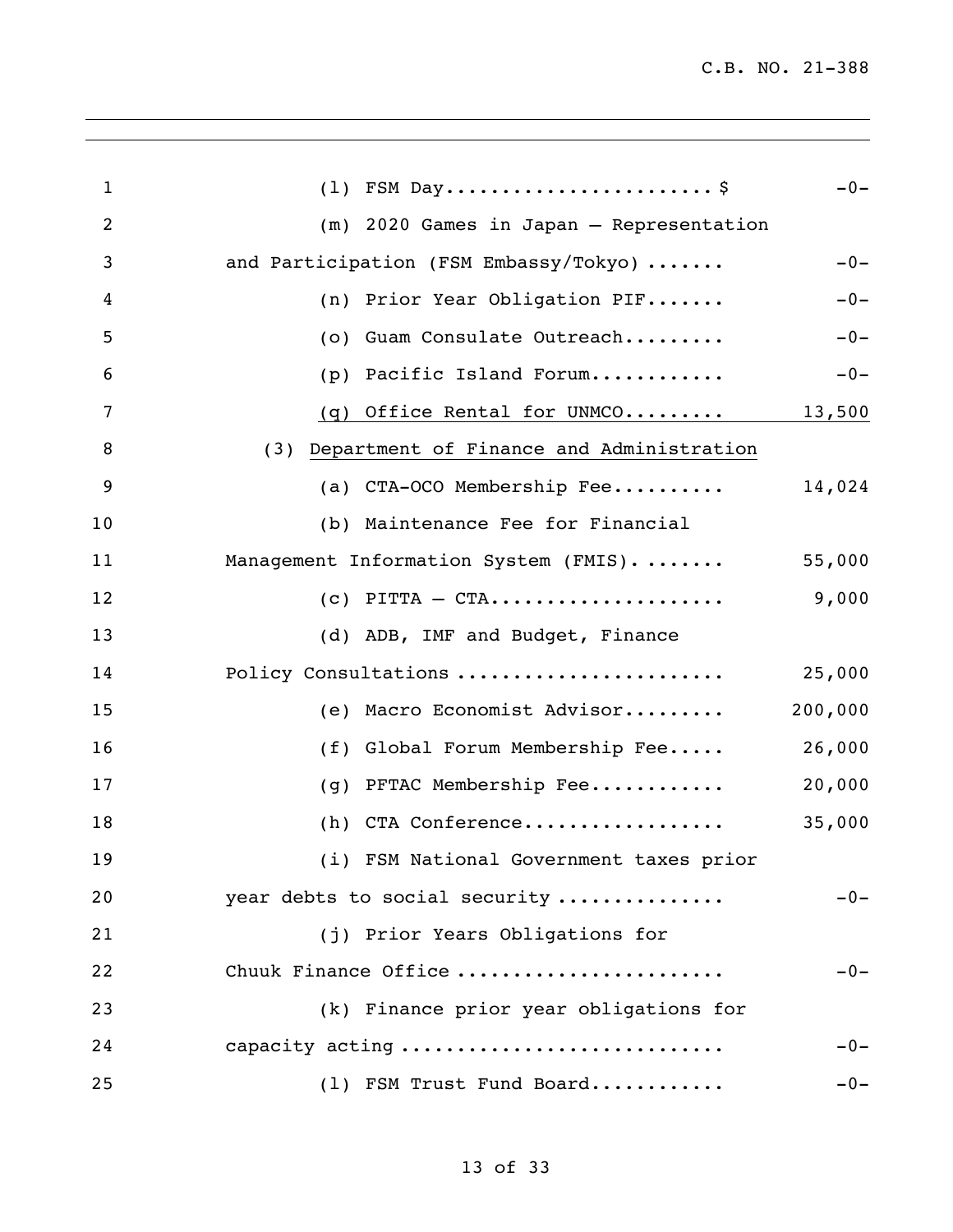| $\mathbf{1}$   | $(m)$ Tax Compliance Initiative \$<br>$-0-$       |
|----------------|---------------------------------------------------|
| $\overline{2}$ | (n) FSM Hosting OCE Annual Conference<br>$-0-$    |
| 3              | (o) FSM Trust Fund Board Meetings and             |
| 4              | Investment Conferences<br>$-0-$                   |
| 5              | (4) Department of Resources and Development.      |
| 6              | (a) Pacific Islands Development                   |
| 7              | Program (PIDP)<br>15,000                          |
| 8              | (b) Pacific Asian Travel Association              |
| 9              | 6,000                                             |
| 10             | (c) United Nations Development Program            |
| 11             | 30,000                                            |
| 12             | (d) Food Agriculture Organization (FAO) 6,800     |
| 13             | 530<br>(e) Western Forestry Leadership Coalition. |
| 14             | 60,000<br>Matching to SPC Projects<br>(f)         |
| 15             | Micronesian Challenge<br>10,000<br>(g)            |
| 16             | Micronesian Cruise Association<br>2,500<br>(h)    |
| 17             | (i) South Pacific Tourism Organization<br>8,000   |
| 18             | $(j)$ IRENA<br>250                                |
| 19             | (k) Micronesia Trade Commission<br>30,000         |
| 20             | (1) Convention on Biological Diversity            |
| 21             | (CBD)<br>1,000                                    |
| 22             | 500<br>$(m)$ IFAD                                 |
| 23             | (n) UNIDO Membership<br>1,000                     |
| 24             | (o) Micronesia Island Forum                       |
| 25             | Membership Fee<br>15,000                          |

,我们也不会有什么。""我们的人,我们也不会有什么?""我们的人,我们也不会有什么?""我们的人,我们也不会有什么?""我们的人,我们也不会有什么?""我们的人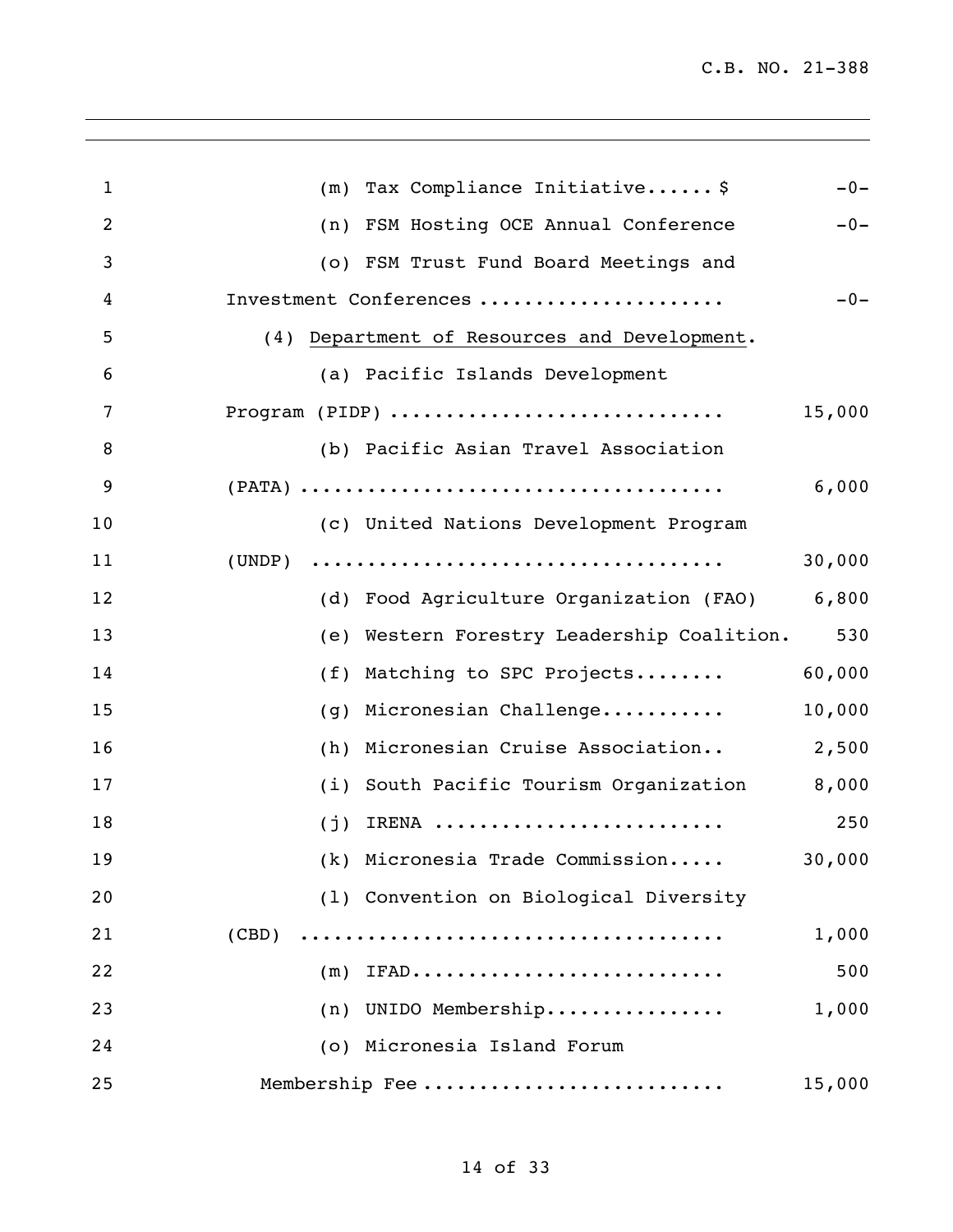| $\mathbf{1}$ | Hosting Micronesian Island Forum \$<br>$-0-$<br>(p) |  |
|--------------|-----------------------------------------------------|--|
| 2            | Pacific Festival<br>$-0-$<br>(q)                    |  |
| 3            | (r) Micronesia Association of Sustainable           |  |
| 4            | Agriculture<br>50,000                               |  |
| 5            | (s) Micronesia Island Forum<br>$-0-$                |  |
| 6            | 100,000<br>(t) Micronesia Challenge Endowment Fund  |  |
| 7            | (5) Department of Health and Social Affairs.        |  |
| 8            | $(a)$ UNFPA<br>3,000                                |  |
| 9            | 4,780<br>$(b)$ WHO                                  |  |
| 10           | $(c)$ PIHOA<br>20,000                               |  |
| 11           | (d) Association of Territorial Health<br>4,000      |  |
| 12           | (e) Nursing and Medical Licensing<br>60,000         |  |
| 13           | 70,000<br>FSM Red Cross<br>(f)                      |  |
| 14           | 50,000<br>(g) UNICEF (Vaccine & TB Drugs)           |  |
| 15           | (h) UN/FSM Women (CEDAW)<br>1,000                   |  |
| 16           | 3,000<br>(i) Drug Quality Testing Project           |  |
| 17           | (j) National Therapeutics & Standards               |  |
| 18           | Committee<br>35,000                                 |  |
| 19           | (k) Antimicrobial Resistance (AMR).<br>$-0-$        |  |
| 20           | (1) FSM Youth Summit<br>$-0-$                       |  |
| 21           | (m) TB & Leprosy - Free Chuuk Project<br>$-0-$      |  |
| 22           | (n) Convention on the Rights of                     |  |
| 23           | $-0-$                                               |  |
| 24           | (o) Response to measles and coronavirus<br>$-0-$    |  |
| 25           | (6) Department of Education.                        |  |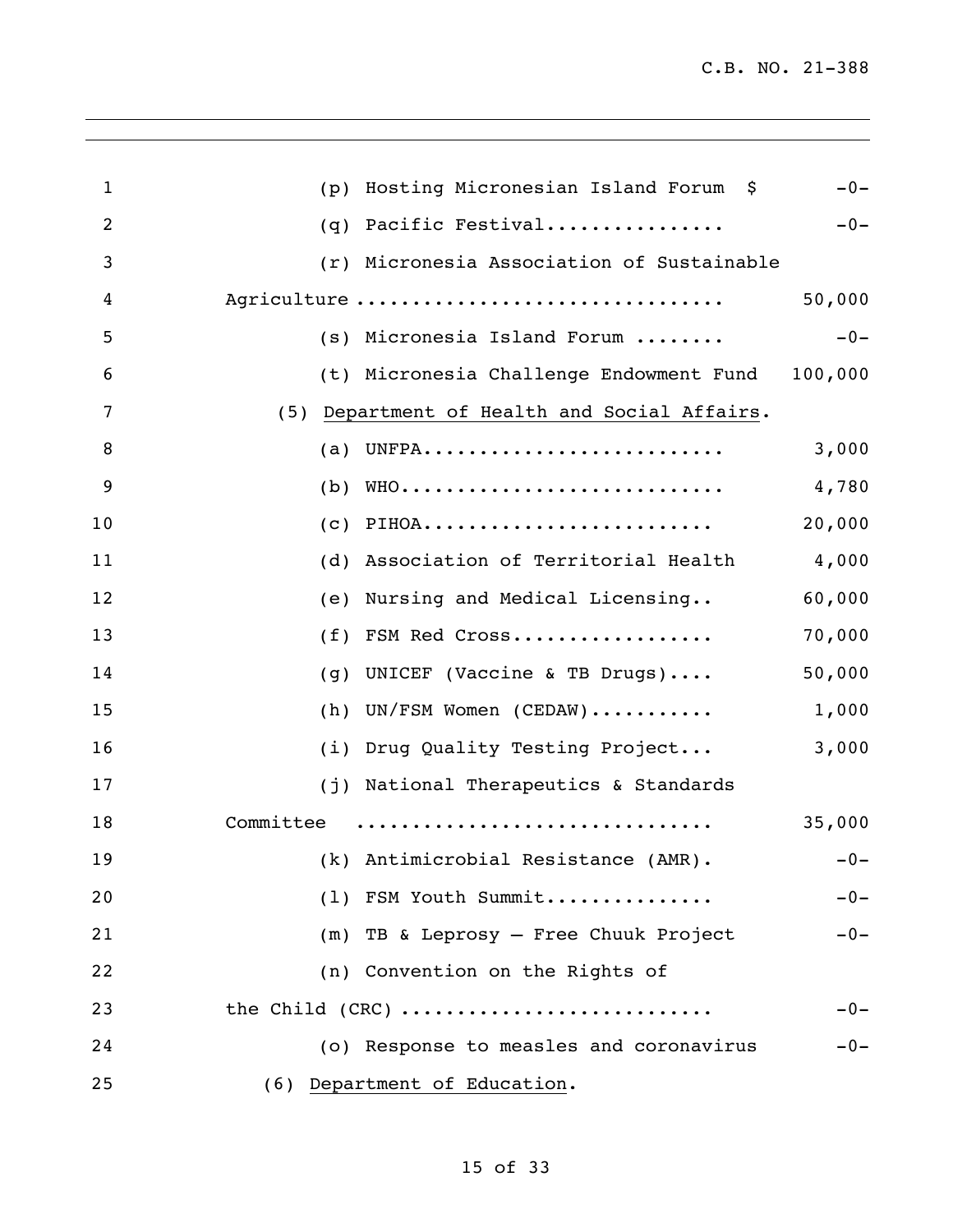| $\mathbf{1}$   | (a) Aid to Non-Public Schools \$<br>1,000,000          |
|----------------|--------------------------------------------------------|
| $\overline{2}$ | (b) Aid to CMI Students<br>40,000                      |
| 3              | Aid to PCC Students<br>100,000<br>(c)                  |
| 4              | 3,000,000<br>National Scholarship<br>(d)               |
| 5              | National Close-Up<br>75,000<br>(e)                     |
| 6              | 300,000<br>Merit Scholarship<br>(f)                    |
| 7              | Aid to FSM Students in Japan<br>100,000<br>(g)         |
| 8              | (h) Caroline College & Pastoral                        |
| 9              | Institute<br>200,000                                   |
| 10             | (i) Faithwalk Christian College<br>200,000             |
| 11             | (j) Aid to FSM Students in China<br>35,000             |
| 12             | (k) Aid to FSM Students in Fiji<br>35,000              |
| 13             | (1) Xavier High School -Chuuk<br>75,000                |
| 14             | Department of Transportation,<br>(7)                   |
| 15             | Communications and Infrastructure.                     |
| 16             | (a) Asia Pacific Telecommunity<br>11,000               |
| 17             | International Telecommunication Union<br>20,867<br>(b) |
| 18             | $(C)$ ICAO<br>28,050                                   |
| 19             | (d) FSM Capital Energy<br>600,000                      |
| 20             | (e) Micronesian Shipping Commission.<br>25,000         |
| 21             | (f) Fuel and Provisions for Caroline                   |
| 22             | Voyager and Navigator $1,345,830$                      |
| 23             | (g) MS Navigator Repair and Services<br>$-0-$          |
| 24             | (8) Department of Justice.                             |
| 25             | (a) States Joint Law Enforcement: Kosrae. 75,000       |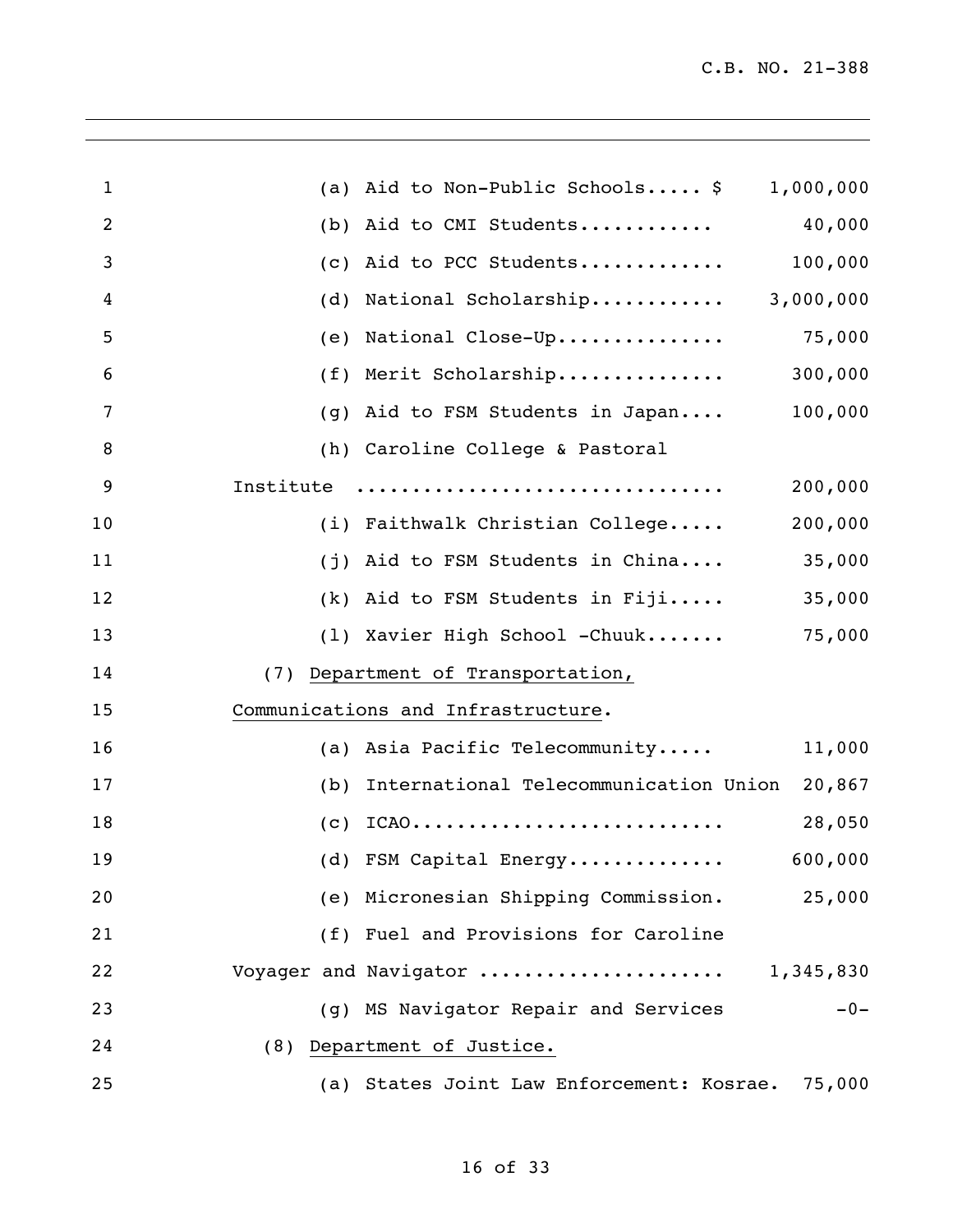C.B. NO. 21-388

| 1              | (b) States Joint Law Enforcement:                 |
|----------------|---------------------------------------------------|
| $\overline{2}$ | 200,000                                           |
| 3              | (c) States Joint Law Enforcement:                 |
| 4              | Chuuk, of which \$75,000 shall be used for        |
| 5              | Weno Municipal Police<br>200,000                  |
| 6              | (d) States Joint Law Enforcement: Yap 75,000      |
| 7              | (e) Police Academy<br>100,000                     |
| 8              | (f) Fuel Subsidy<br>550,000                       |
| 9              | $-0-$                                             |
| 10             | (h) Patrol Boat $-$ Replenish<br>$-0-$            |
| 11             | (i) Reimbursement - Yap Investigation<br>$-0-$    |
| 12             | 30,000<br>(j) Interpol-Membership & Activities    |
| 13             | (k) Security for MIF<br>$-0-$                     |
| 14             | (1) Ammunitions for side arm &                    |
| 15             | Long rifles<br>25,000                             |
| 16             | (m) Organizations for the Prohibition             |
| 17             | of Chemical Weapons (OPCW)<br>7,962               |
| 18             | (n) Comprehensive Nuclear Weapon Ban Treaty       |
| 19             | Organization (CTBT)<br>13,708                     |
| 20             | (o) Retroactive salary (2013-2016) for            |
| 21             | Captain of Police<br>$-0-$                        |
| 22             | (9) Department of Environment, Climate Change and |
| 23             | Emergency Management                              |
| 24             | $(a)$ UNEP<br>835                                 |
| 25             | $(b)$ UNFCCC<br>325                               |

of 33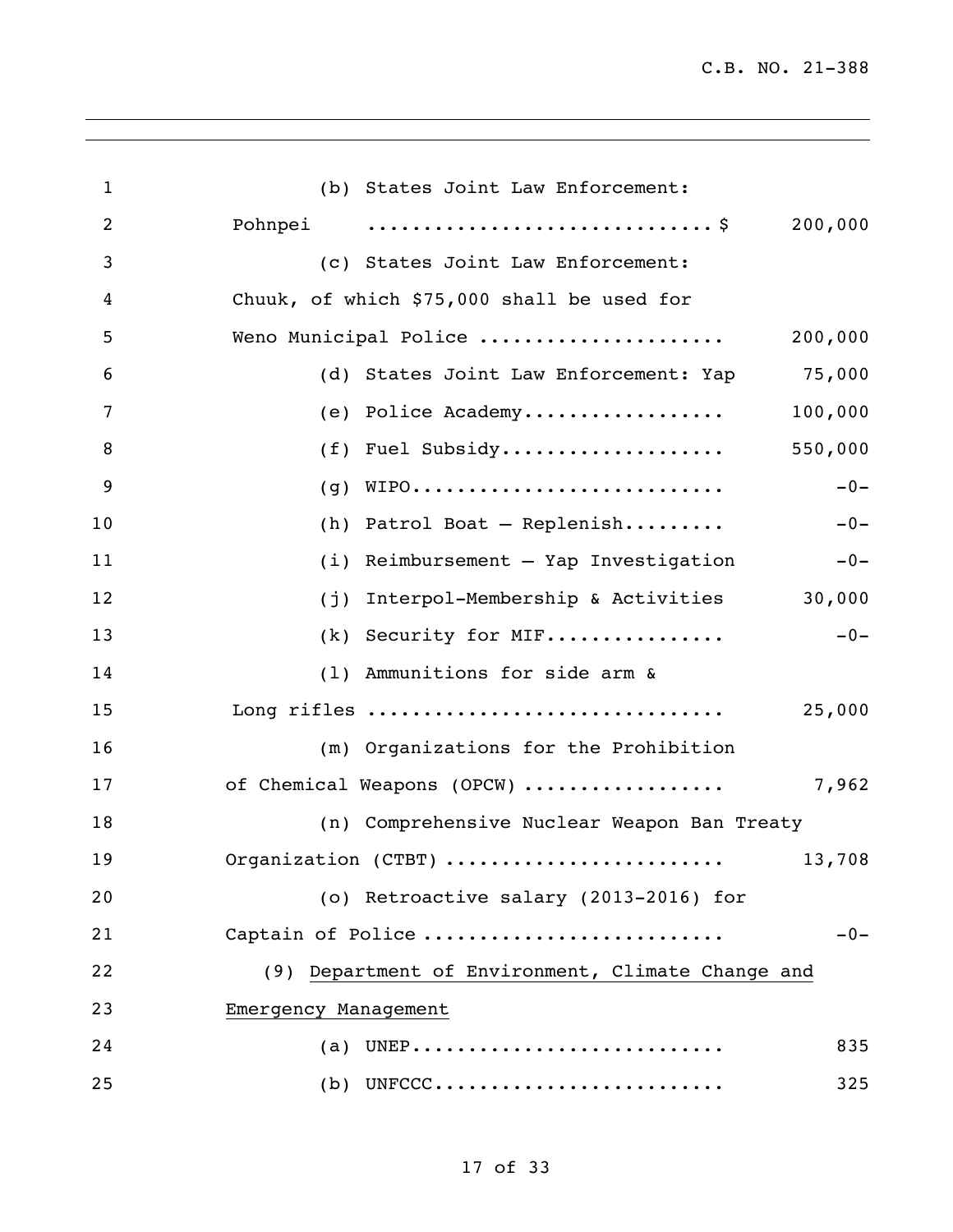| $\mathbf{1}$   | (c)                                                              | 195     |
|----------------|------------------------------------------------------------------|---------|
| $\overline{2}$ | SPREP Membership<br>(d)                                          | 10,768  |
| 3              | Waigani Convention<br>(e)                                        | 1,190   |
| 4              | SPREP-Noumea Convention<br>(f)                                   | 1,764   |
| 5              | Earth Day Activities<br>(g)                                      | 15,000  |
| 6              | 7th Bi-Annual Environment Conference<br>(h)                      | 20,000  |
| 7              | Basel Convention<br>(i)                                          | 197     |
| 8              | Kyoto Protocol<br>(j)                                            | 484     |
| 9              | WMO Membership<br>(k)                                            | 15,000  |
| 10             | (1) Disaster Assistance Emergency                                |         |
| 11             | Relief Fund (DAEF)- Matching                                     | 200,000 |
| 12             | (m) Disaster Relief Fund                                         | 100,000 |
| 13             | Office of National Archives, Culture and<br>(10)                 |         |
| 14             | Historic Preservation                                            |         |
| 15             | UNESCO<br>(a)                                                    | 4,000   |
| 16             | $NCSHP0 \ldots \ldots \ldots \ldots \ldots \ldots \ldots$<br>(b) | 2,760   |
| 17             | PARBICA<br>(c)                                                   | 100     |
| 18             | $(d)$ PIALA                                                      | 100     |
| 19             |                                                                  | 54      |
| 20             | $(f)$ Library Fee                                                | 50      |
| 21             | (11) Office of the National Public Auditor                       |         |
| 22             | (a) APIPA - Staff Development and                                |         |
| 23             | Membership Fee                                                   | $-0-$   |
| 24             | (b) PASAI - Staff Development and                                |         |
| 25             | Membership Fee                                                   | $-0-$   |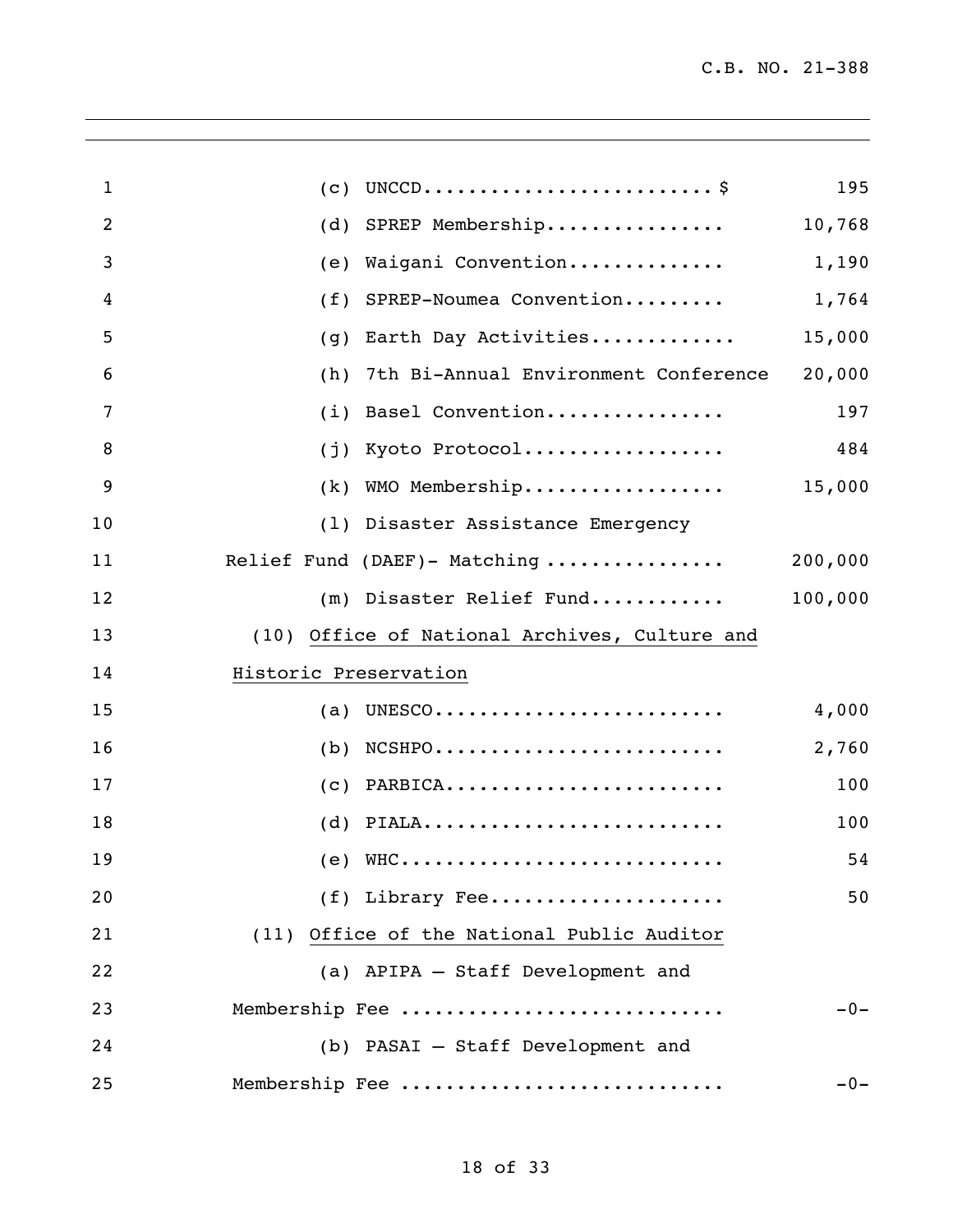| 1              | (c) 2020 Conference - Staff Development                |
|----------------|--------------------------------------------------------|
| $\overline{2}$ | and Membership Fee \$<br>$-0-$                         |
| 3              | (d) Membership Fee in APPIPA & PASAI for               |
| 4              | $-0-$<br>all FSM OPAs (National and State)             |
| 5              | (12) Congress of the Federated States of Micronesia    |
| 6              | (a) IPU Conferences<br>$-0-$                           |
| 7              | 50,000<br>(b) Climate Change Conferences               |
| 8              | $(c)$ ACP<br>$-0-$                                     |
| 9              | $(d)$ APPF<br>$-0-$                                    |
| 10             | (e) Staff Upgrade<br>25,000                            |
| 11             | $-0-$<br>(f) World Bank-IMF Annual Meeting             |
| 12             | 30,000<br>(g) MRA Conference in Japan                  |
| 13             | (h) Fisheries Meetings<br>30,000                       |
| 14             | (i) IPU Annual Dues<br>12,500                          |
| 15             | (j) COFA Alliance National Network                     |
| 16             | 25,000                                                 |
| 17             | (k) Travel to Investment Advisor (Wilshire) -0-        |
| 18             | (1) Compact Historical Project<br>25,000               |
| 19             | (m) National Olympic Committee - Olympic               |
| 20             | Qualifiers and Assistance for Jennifer Chieng<br>$-0-$ |
| 21             | (n) Micronesia Productions<br>70,000                   |
| 22             | (o) Prior and Current Year Member &                    |
| 23             | Staff Housing<br>62,000                                |
| 24             | (13) Other Grants, Subsidies and Contributions.        |
| 25             | (a) COM Board Meeting<br>5,000                         |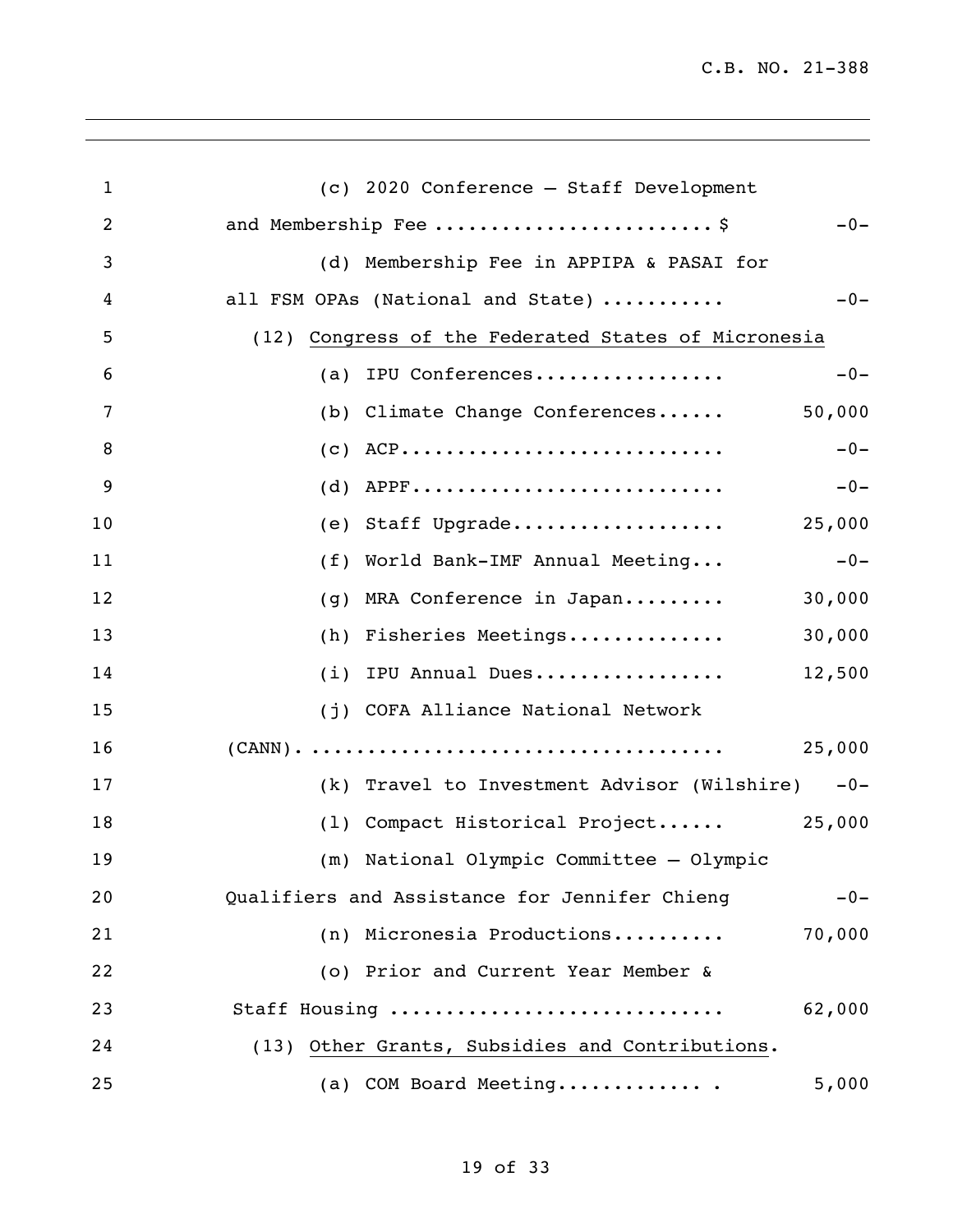| 1              | (b) COM-FSM Treaty Obligation \$<br>25,000         |
|----------------|----------------------------------------------------|
| $\overline{2}$ | (c) FSM Social Security Administration 1,000,000   |
| 3              | (d) State Judiciaries: Kosrae<br>40,000            |
| 4              | (e) State Judiciaries: Pohnpei<br>60,000           |
| 5              | (f) State Judiciaries: Chuuk<br>110,000            |
| 6              | (g) State Judiciaries: Yap<br>40,000               |
| 7              | 50,000<br>(h) National Law Day                     |
| 8              | (i) Micronesian Legal Services                     |
| 9              | Corporation (MLSC)<br>250,000                      |
| 10             | (j) NORMA - Forum Fisheries Agency (FFA)<br>63,000 |
| 11             | $(k)$ NORMA - WCPFC Tuna Commission Fee<br>318,397 |
| 12             | 50,000<br>(1) Independence Day Activities          |
| 13             | 260,000<br>(m) MLFC Loan Payment                   |
| 14             | 460,000<br>(n) Single Audit Fee (FY 2019)          |
| 15             | (o) Staff Housing, provided that                   |
| 16             | up to \$5,000 may be used for prior years          |
| 17             | housing arrears  [660,000]<br>750,000              |
| 18             | (p) Recruitment and Repatriation<br>223,218        |
| 19             | (q) Legal and Advocacy Services in                 |
| 20             | Washington D.C. (A&P)<br>$-0-$                     |
| 21             | (r) Pacific Missionary Aviation Service<br>100,000 |
| 22             | (s) Caroline Air Subsidy for insurance             |
| 23             | fuel, and other purposes<br>410,000                |
| 24             | (t) National Olympic Committee -                   |
| 25             | Coaches & Qualifying<br>$-0-$                      |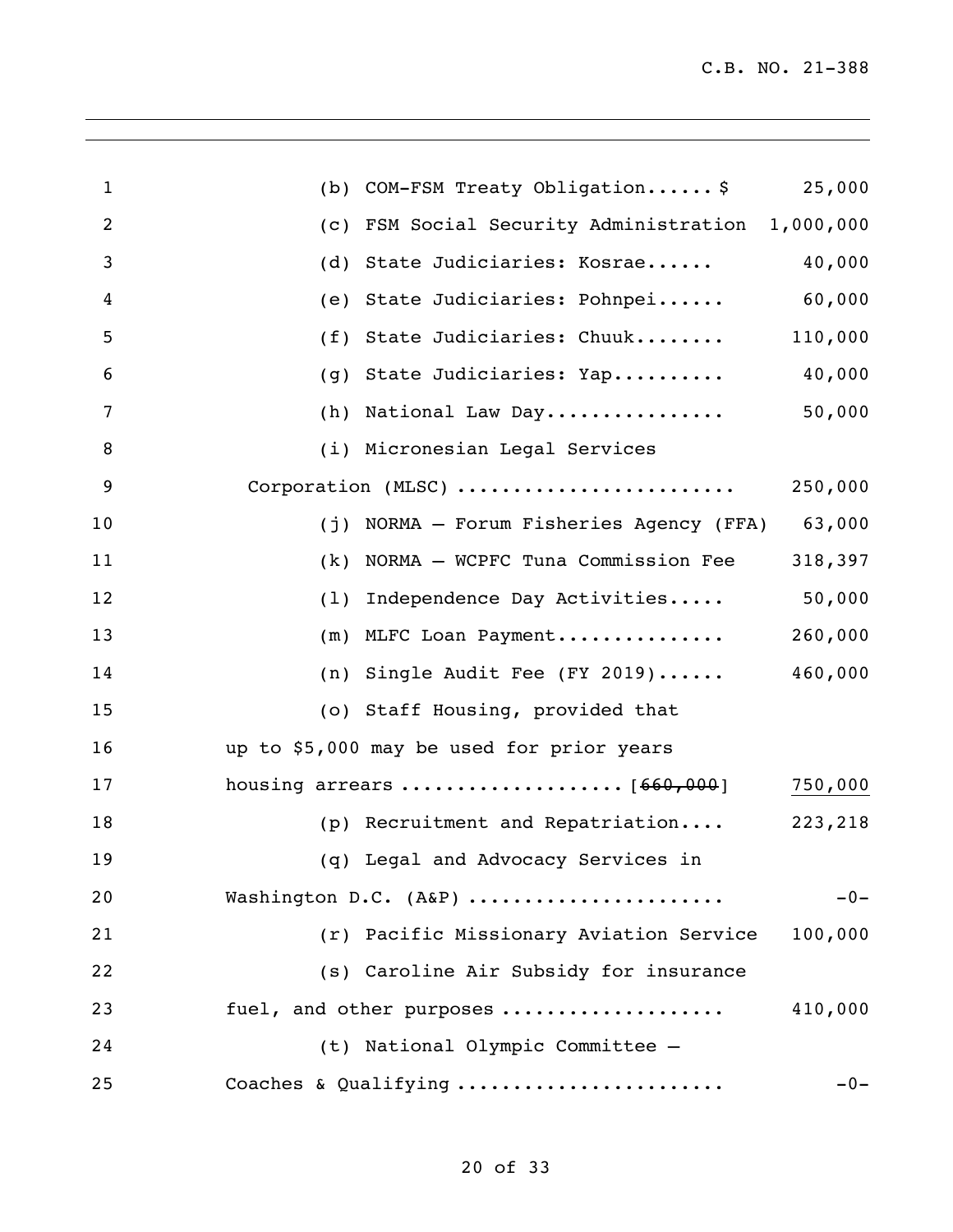| $\mathbf{1}$ | (u) Saint Ceilia Catholic School - school          |
|--------------|----------------------------------------------------|
| 2            | buses and class room renovations  \$<br>$-0-$      |
| 3            | (v) MiCare Subsidy<br>500,000                      |
| 4            | (w) Contribution to Tourism Sector                 |
| 5            | Mitigation Fund<br>$-0-$                           |
| 6            | (x) FSM National Government Employee               |
| 7            | $-0-$<br>Health Insurance Plan                     |
| 8            | (y) General Election 2021 497,607                  |
| 9            | (z) Department of Finance & Administration         |
| 10           | 4,521<br>settlement of sales tax issues            |
| 11           | (aa) Department of Finance & Administration        |
| 12           | prior years outstanding billing for Treasury & CTA |
| 13           | 15,000<br>field offices                            |
| 14           | (bb)Office of Public Defenders prior years         |
| 15           | obligations<br>3,545                               |
| 16           | $(cc)$ TC&I-FMI Lease in Yap 105,000               |
| 17           | (dd) TC&I-ADB Reimbursement $183,250$              |
| 18           | (ee) TC&I-AIP Matching for Yap Airport 3,350,000   |
| 19           | (ff) TC&I prior years outstanding                  |
| 20           | debt to on-island vendors<br>3,000                 |
| 21           | (gg) TC&I non-deducted wage                        |
| 22           | and salary tax<br>33,805                           |
| 23           | (hh) Department of Health and Social               |
| 24           | Affairs- prior year obligation incurred            |
| 25           | to on-island vendor<br>5,992                       |

of 33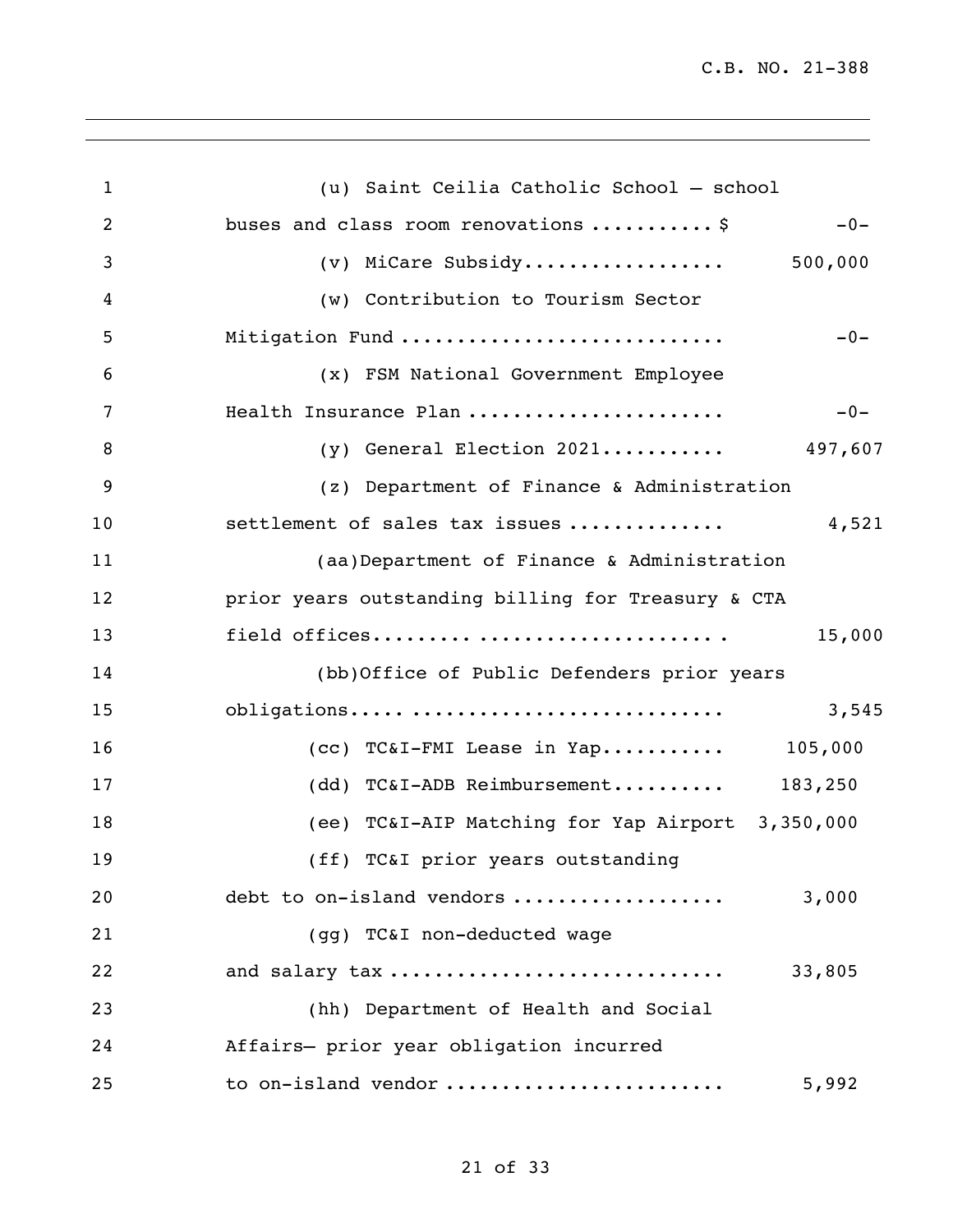| $\mathbf{1}$   | (ii) DOJ - Court judgement/settlement \$<br>5,000               |
|----------------|-----------------------------------------------------------------|
| $\overline{2}$ | 80,000<br>$(jj)$ MiCare                                         |
| 3              | 500,000"<br>$(kk)$ Subsidy to FSMTCC                            |
| 4              | Section 6. Section 9 of Public Law No. 21-185, as amended by    |
| 5.             | Public Law Nos. 21-210 and 21-221, is hereby further amended to |
| 6              | read as follows:                                                |
| 7              | "Section 9. Capital and Human Resources Development.            |
| 8              | The sum of $$[14, 790, 063]$ 14,999,074 or so much thereof as   |
| 9              | may be necessary, is hereby appropriated from the General       |
| 10             | Fund of the Federated States of Micronesia for the fiscal       |
| 11             | year ending September 30, 2021, for the following capital       |
| 12             | improvements, development programs, and projects and            |
| 13             | human resources development. Of the total amount of             |
| 14             | funds appropriated herein, \$1,246,022 shall be deemed to       |
| 15             | come from funds available under the Supplemental                |
| 16             | Education Grant and $$1,000,000$ shall be deemed to come        |
| 17             | from funds available under the Compact Sector Grants.           |
| 18             | The sum appropriated by this section shall be apportioned       |
| 19             | as follows:                                                     |
| 20             | (1) College of Micronesia - FSM.                                |
| 21             | (a) College of Micronesia-FSM \$<br>3,800,000                   |
| 22             | (b) FSM Fisheries and Maritime                                  |
| 23             | Institute (FMI)<br>875,611                                      |
| 24             | (c) College of Micronesia-FSM                                   |
| 25             | SEG Funding<br>689,948                                          |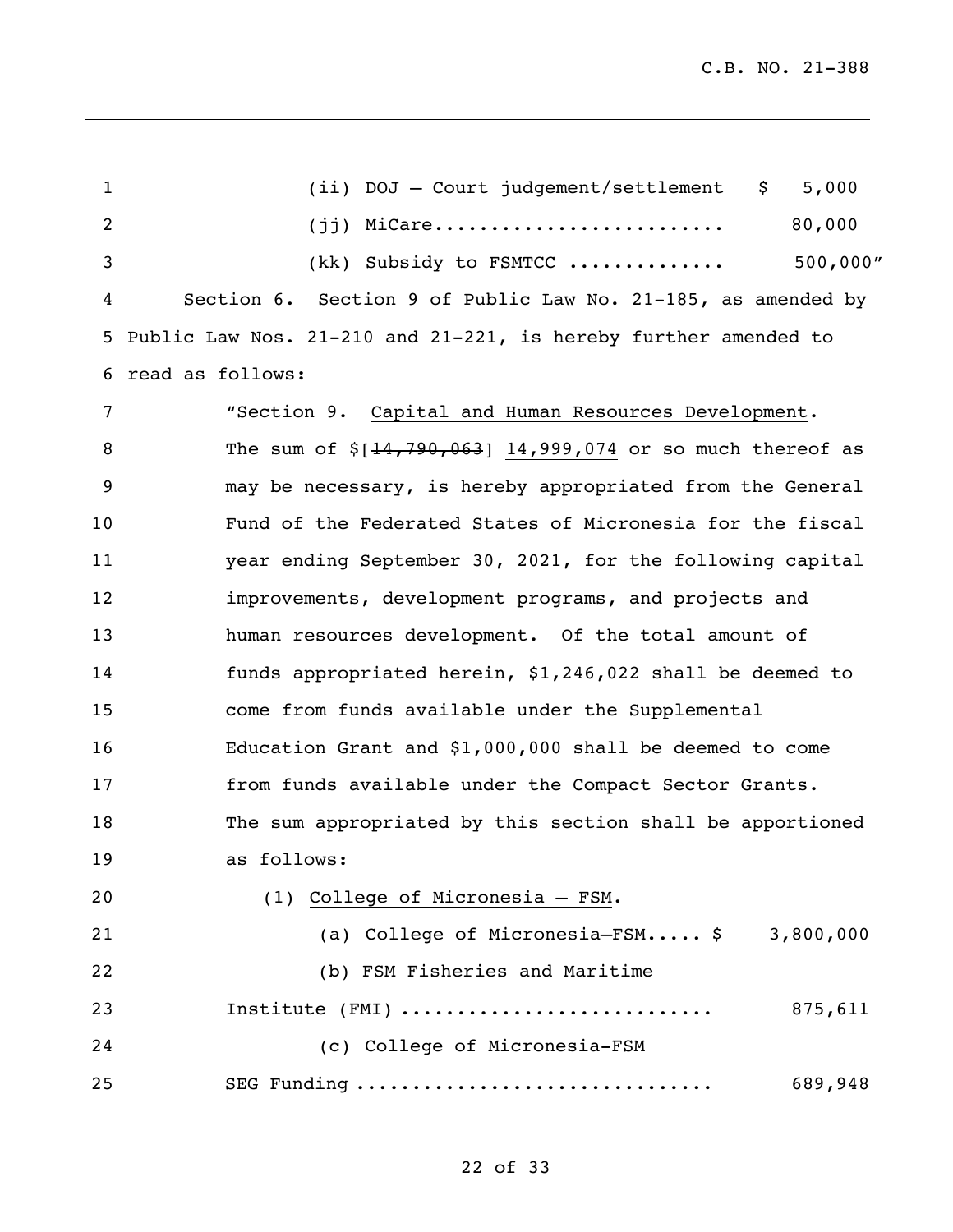| $\mathbf{1}$ | (d) COM-FSM Endowment Fund\$                    | 285,000 |
|--------------|-------------------------------------------------|---------|
| 2            | (e) COM-FSM Building Infrastructure             |         |
| 3            |                                                 | $-0-$   |
| 4            | Department of Finance and Administration<br>(2) |         |
| 5            | (a) FSM Warehouse Lease and Maintenance         | 40,000  |
| 6            | (b) PCD Awareness and Training                  | $-0-$   |
| 7            | Department of Resources and Development<br>(3)  |         |
| 8            | R&D SNLC<br>(a)                                 | $-0-$   |
| 9            | Enhancing Fisheries: Kosrae<br>(b)              | 100,000 |
| 10           | Enhancing Fisheries: Pohnpei<br>(C)             | 100,000 |
| 11           | Enhancing Fisheries: Chuuk<br>(d)               | 100,000 |
| 12           | Enhancing Fisheries: Yap<br>(e)                 | $-0-$   |
| 13           | R&D Conference<br>(f)                           | $-0-$   |
| 14           | (g) Foreign Investment Data                     |         |
| 15           | Management System                               | $-0-$   |
| 16           | (h) Expo 2020 Dubai UAE                         | $-0-$   |
| 17           | (i) Intellectual Property Rights Regime 117,000 |         |
| 18           | (j) Development of Coastal Fisheries            |         |
| 19           | Policy for FSM                                  | 150,000 |
| 20           | (k) Development & Operation                     |         |
| 21           | Framework to Implement the National             |         |
| 22           | Seabed Mining Act                               | 200,000 |
| 23           | Tourism Conference<br>(1)                       | $-0-$   |
| 24           | (m) Tourism Budget & Planning                   |         |
| 25           | with the States                                 | $-0-$   |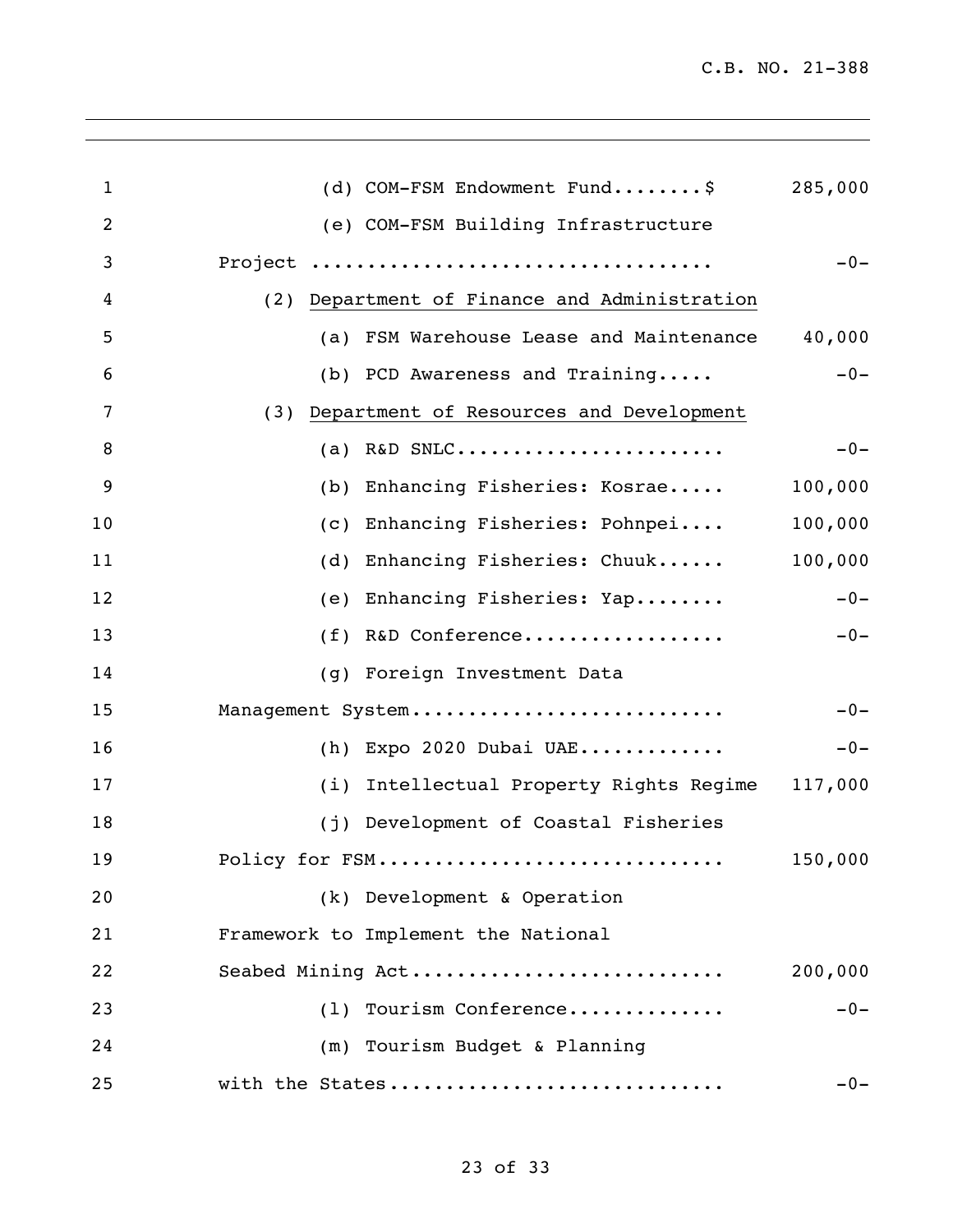| $\mathbf{1}$   | (n) Tourism Public Awareness \$                  | $-0-$   |
|----------------|--------------------------------------------------|---------|
| $\overline{2}$ | (o) Little Fire Ants (Eradication,               |         |
| 3              |                                                  |         |
| 4              | (p) State Strategic Action Plan                  |         |
| 5              | for the FSM                                      | 60,990  |
| 6              | (q) Renewable Energy Development Plan            | $-0-$   |
| 7              | National Social Indicators Survey 661,713<br>(r) |         |
| 8              | (s) Localization of Sustainable                  |         |
| 9              | Development Goals in the FSM                     | 320,812 |
| 10             | (t) FSM Association of Chamber of                |         |
| 11             | Commerce/Support to COC                          | 67,000  |
| 12             | (u) National Coastal Fisheries                   |         |
| 13             | Monitoring Team                                  | $-0-$   |
| 14             | (v) Computing Facility Upgrade                   | $-0-$   |
| 15             | (w) Strengthening National/Private               |         |
| 16             | Sector Organizations in the FSM                  | $-0-$   |
| 17             | $(x)$ 2020 CPH                                   | $-0-$   |
| 18             | (y) Chamber of Commerce: Chuuk State             | 25,000  |
| 19             | (z) Chamber of Commerce: Pohnpei State           | 25,000  |
| 20             | (aa) Chamber of Commerce: Kosrae State           | 25,000  |
| 21             | (bb) Chamber of Commerce: Yap State.             | 25,000  |
| 22             | (4) Department of Transportation, Communications |         |
| 23             | and Infrastructure                               |         |
| 24             | (a) Operation and Dry-Docking                    |         |
| 25             | of Caroline Voyager and Navigator 1,000,000      |         |
|                |                                                  |         |

,我们也不会有什么。""我们的人,我们也不会有什么?""我们的人,我们也不会有什么?""我们的人,我们也不会有什么?""我们的人,我们也不会有什么?""我们的人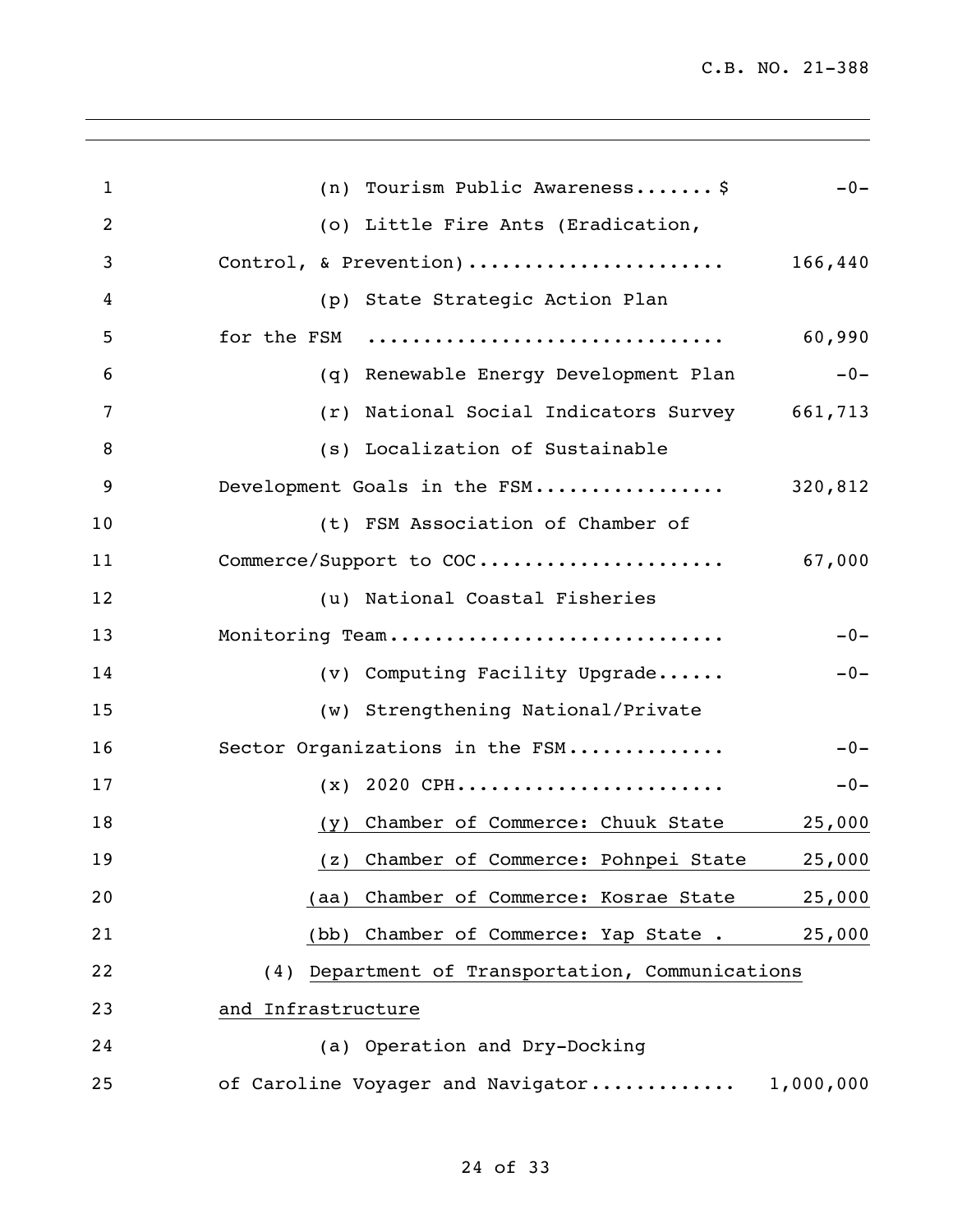C.B. NO. 21-388

| $\mathbf{1}$   | (b) FSM National Government Computer    |         |
|----------------|-----------------------------------------|---------|
| $\overline{2}$ |                                         |         |
| 3              | (c) AIP Matching Fund                   | $-0-$   |
| 4              | (d) Relocation of power and telephone   |         |
| 5              | lines in PNI                            | $-0-$   |
| 6              | (e) FSM National Government Facility    |         |
| 7              | Improvements and Renovations            | 592,715 |
| 8              | (f) Outer Island Airport                | $-0-$   |
| 9              | (g) New Warehouse Building              | $-0-$   |
| 10             | (h) Airport Needs 200,000               |         |
| 11             | (i) MV Hapilmohol-1 parts, repair       |         |
| 12             | of engine, and replacement  350,000     |         |
| 13             | (5) Department of Justice               |         |
| 14             | (a) Anti-Human Trafficking Enforcement, |         |
| 15             | Campaign, and Investigation             | 125,000 |
| 16             | (b) Victim Shelter and Services         | 100,000 |
| 17             | (c) Boat Maintenance                    | 150,000 |
| 18             | (d) Slipping of the FSS Independence    | 750,000 |
| 19             | (e) DOJ Satellite Phone Billing         | 10,000  |
| 20             | (f) HT Annual Conference                | 50,000  |
| 21             | (g) Victim Shelter in Chuuk             | 50,000  |
| 22             | (h) Build Anti-Trafficking Shelters     |         |
| 23             | in Pohnpei, Yap, and Kosrae             | 150,000 |
| 24             | (i) Purchase four patrol boats          | $-0-$   |
| 25             | (j) COVID-19 Law Enforcement &          |         |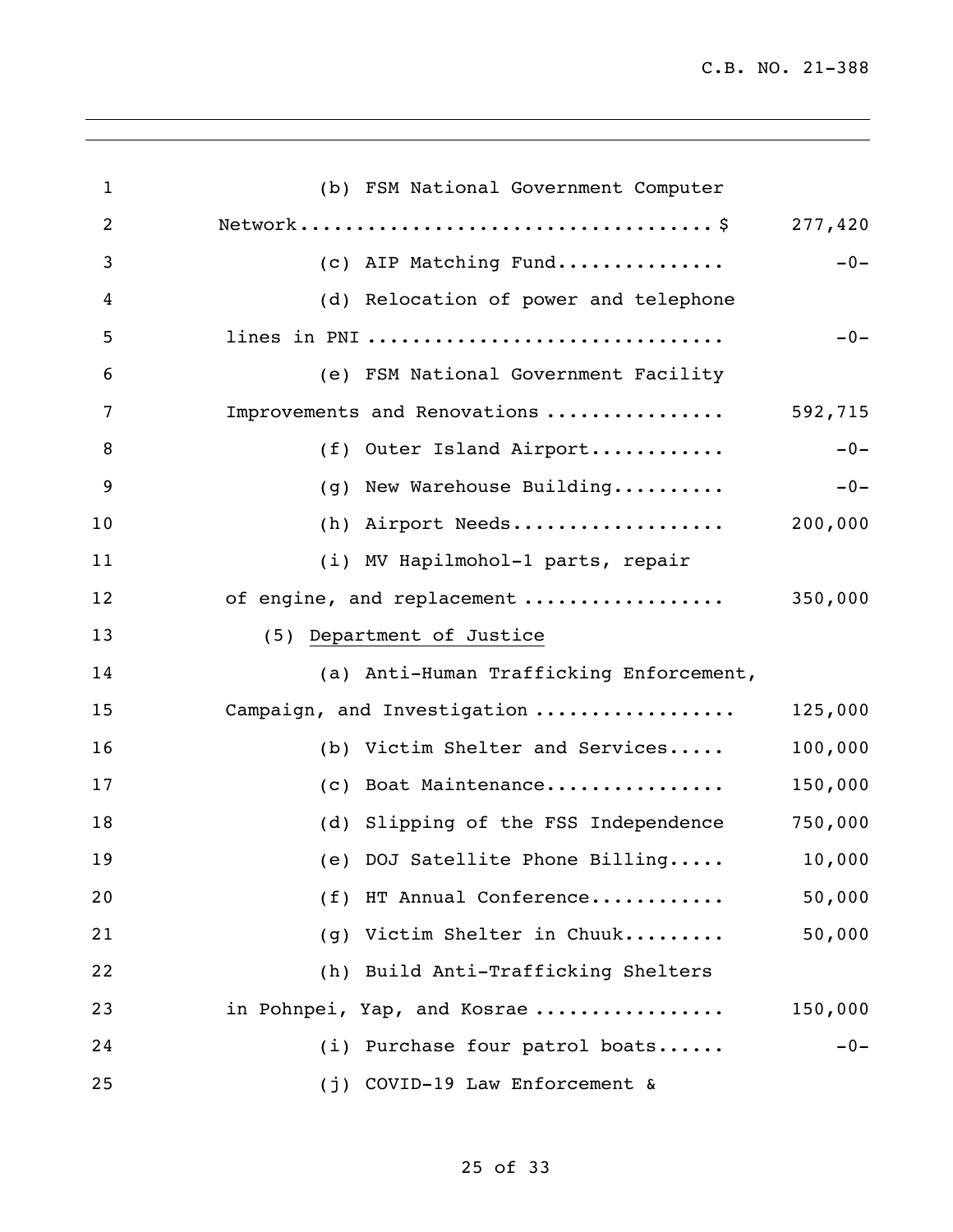| $\mathbf{1}$   | Emergency Response \$                          | 375,033 |
|----------------|------------------------------------------------|---------|
| $\overline{2}$ | (6) Department of Environment, Climate Change  |         |
| 3              | and Emergency Management                       |         |
| 4              | (a) National & State Table Top                 |         |
| 5              | Exercise                                       | 30,000  |
| 6              | (b) Outer Island Trip Assessment -             |         |
| 7              | Climate Change & Disaster Risk Management      | 80,000  |
| 8              | (c) National Joint Platform for                |         |
| 9              | Environment & Risk Resilience                  | $-0-$   |
| 10             | (d) International Day for Disaster             |         |
| 11             | Reduction                                      | $-0-$   |
| 12             | (e) Training & Maintenance for Radio           |         |
| 13             | Communications                                 | $-0-$   |
| 14             | (f) Fostering Sustainable Solid Waste          |         |
| 15             | Management Systems in FSM                      | 165,000 |
| 16             | (g) Fourth Disaster Risk Management            |         |
| 17             | Environment Conference                         | $-0-$   |
| 18             | National Election Commission Office<br>(7)     |         |
| 19             | (a) Voter ID Card and New Voter                |         |
| 20             | Registration Project                           | 50,000  |
| 21             | Department of Health and Social Affairs<br>(8) |         |
| 22             | MOE-BHWP Med<br>(a)                            | 22,200  |
| 23             | Electronic Record System<br>(b)                | 35,000  |
| 24             | Rheumatic Heart Program<br>(c)                 | 120,000 |
| 25             | Medical Specialist Team<br>(d)                 | 195,000 |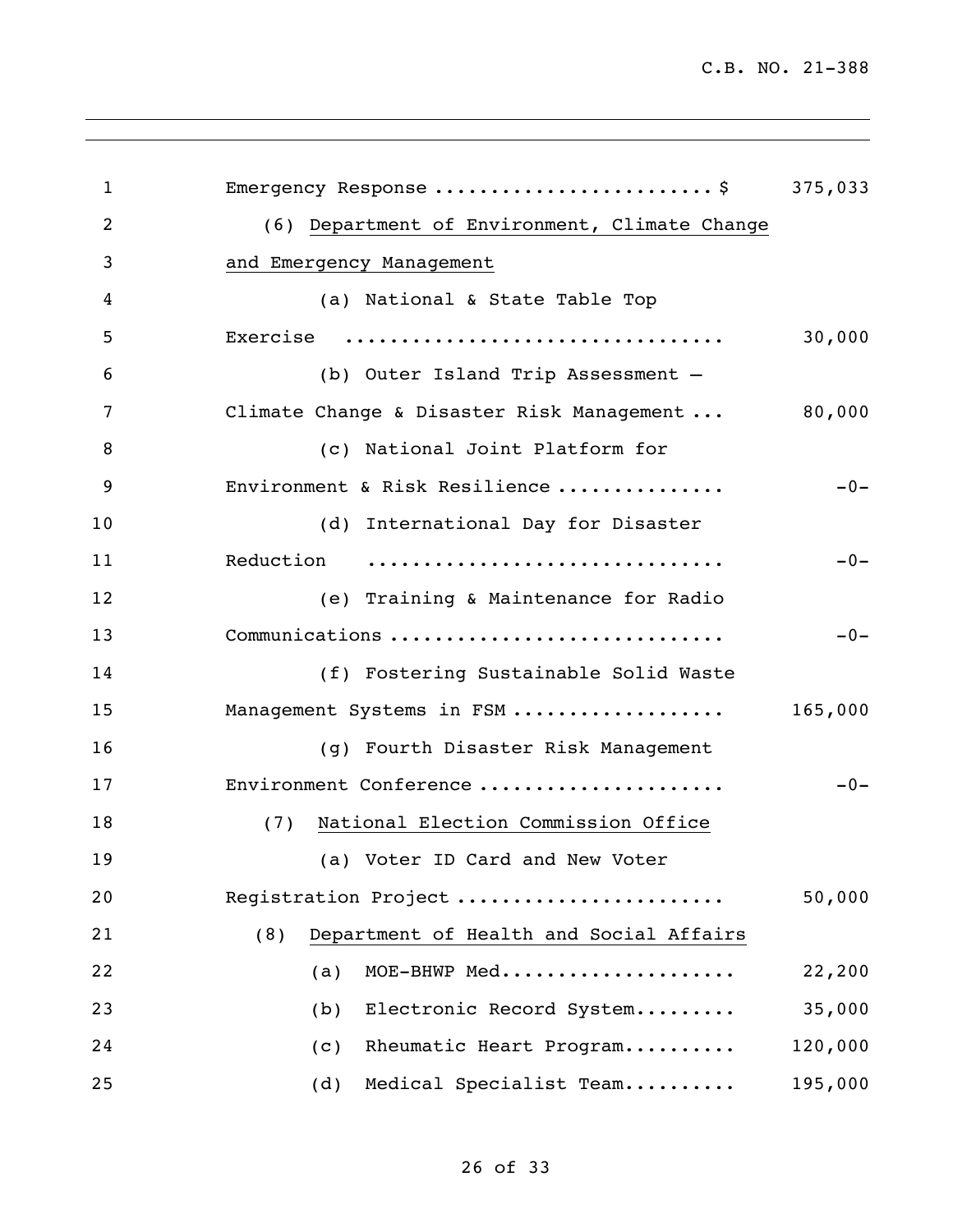| $\mathbf{1}$   | National Women Council\$<br>$-0-$<br>(e)               |
|----------------|--------------------------------------------------------|
| $\overline{2}$ | Vector Surveillance & Control Program<br>50,000<br>(f) |
| 3              | $-0-$<br>Histopathology Laboratory<br>(g)              |
| 4              | FSM Food Safety Laboratory<br>$-0-$<br>(h)             |
| 5              | Pathologist<br>(i)<br>105,000                          |
| 6              | Food/Water Testing Lab<br>$-0-$<br>(j)                 |
| 7              | 50,000<br>Youth in Sports<br>(k)                       |
| 8              | $-0-$<br>Doctors: Foundation Project<br>(1)            |
| 9              | Implementing IHR Core Capacity<br>(m)                  |
| 10             | to Improve Health Security<br>50,000                   |
| 11             | Antimicrobial Resistance (AMR)<br>$-0-$<br>(n)         |
| 12             | (9) Department of Education                            |
| 13             | NDOE Year 3 Project (SEG) [556,074]<br>565,085<br>(a)  |
| 14             | School Accreditation<br>250,000<br>(b)                 |
| 15             | Teacher Certification Project<br>168,000<br>(c)        |
| 16             | Literacy Intervention for FSM<br>(d)                   |
| 17             | Leaders of Tomorrow (LIFT)<br>$-0-$                    |
| 18             | (e) Development of Science Student                     |
| 19             | Learning Outcomes (SLOs)<br>$-0-$                      |
| 20             | Development Quality<br>(f)<br>$-0-$                    |
| 21             | NMCT Administration<br>$-0-$<br>(g)                    |
| 22             | Assessment & Research to<br>(h)                        |
| 23             | revive NMCT<br>112,740                                 |
| 24             | (10)<br><b>NORMA</b>                                   |
| 25             | Commemoration of World Tuna Day 2021<br>40,000<br>(a)  |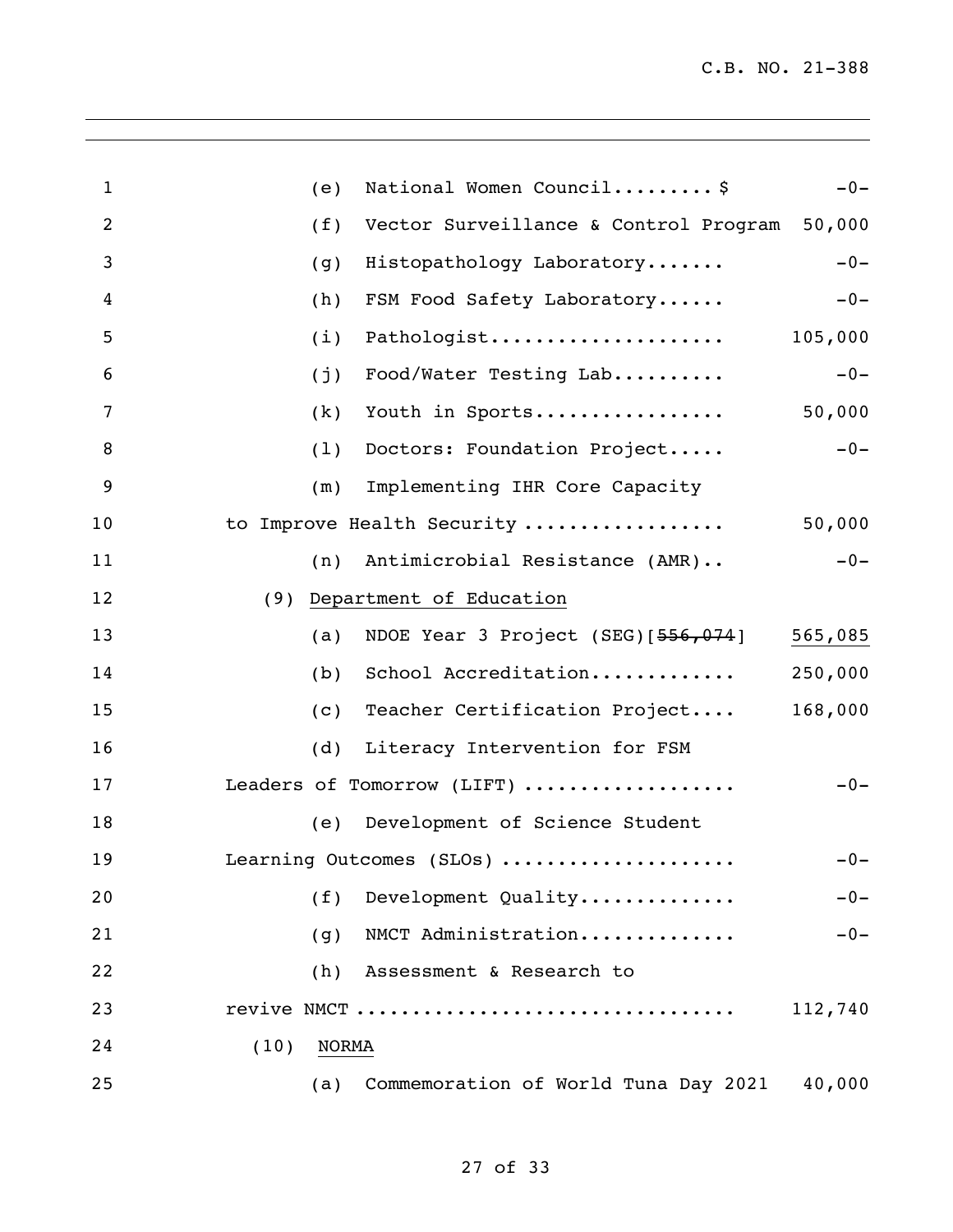| $\mathbf{1}$ | FFC Meetings\$<br>$-0-$<br>(b)                          |
|--------------|---------------------------------------------------------|
| 2            | 10,000<br>Hosting WPCFC, TTC, & SC<br>(c)               |
| 3            | Internship for students in the<br>(d)                   |
| 4            | area of fisheries management<br>5,000                   |
| 5            | T3 Monitoring<br>100,000<br>(e)                         |
| 6            | (11) Other Capital and Human Resources Development      |
| 7            | $-0-$<br>Capital Improvement Projects<br>(a)            |
| 8            | Design and Construction of<br>(b)                       |
| 9            | Veterans Memorial<br>$-0-$                              |
| 10           | $-0-$<br>Conservation Society<br>(c)                    |
| 11           | $-0-$<br>2020 Constitutional Convention.<br>(d)         |
| 12           | (e) Purchase/down payment for FSM                       |
| 13           | $-0-$<br>Embassy in Japan                               |
| 14           | (f) Chuuk State Purchase of a Field                     |
| 15           | Trip vessel<br>$-0-$                                    |
| 16           | (g) Pohnpei State Purchase of Field Trip                |
| 17           | Vessel and Operation<br>$-0-$                           |
| 18           | (h) Enhancing Tourism<br>$-0-$                          |
| 19           | (i) Purchase and delivery of an                         |
| 20           | outer island airplane \$<br>$-0-$                       |
| 21           | (j) Assistance to FSM residents                         |
| 22           | stranded in Hawaii & Guam due to COVID-19, of which     |
| 23           | \$33,000 shall be used to pay outstanding debts owed to |
| 24           | 100,000                                                 |
| 25           | Assistance to FSM students<br>(k)                       |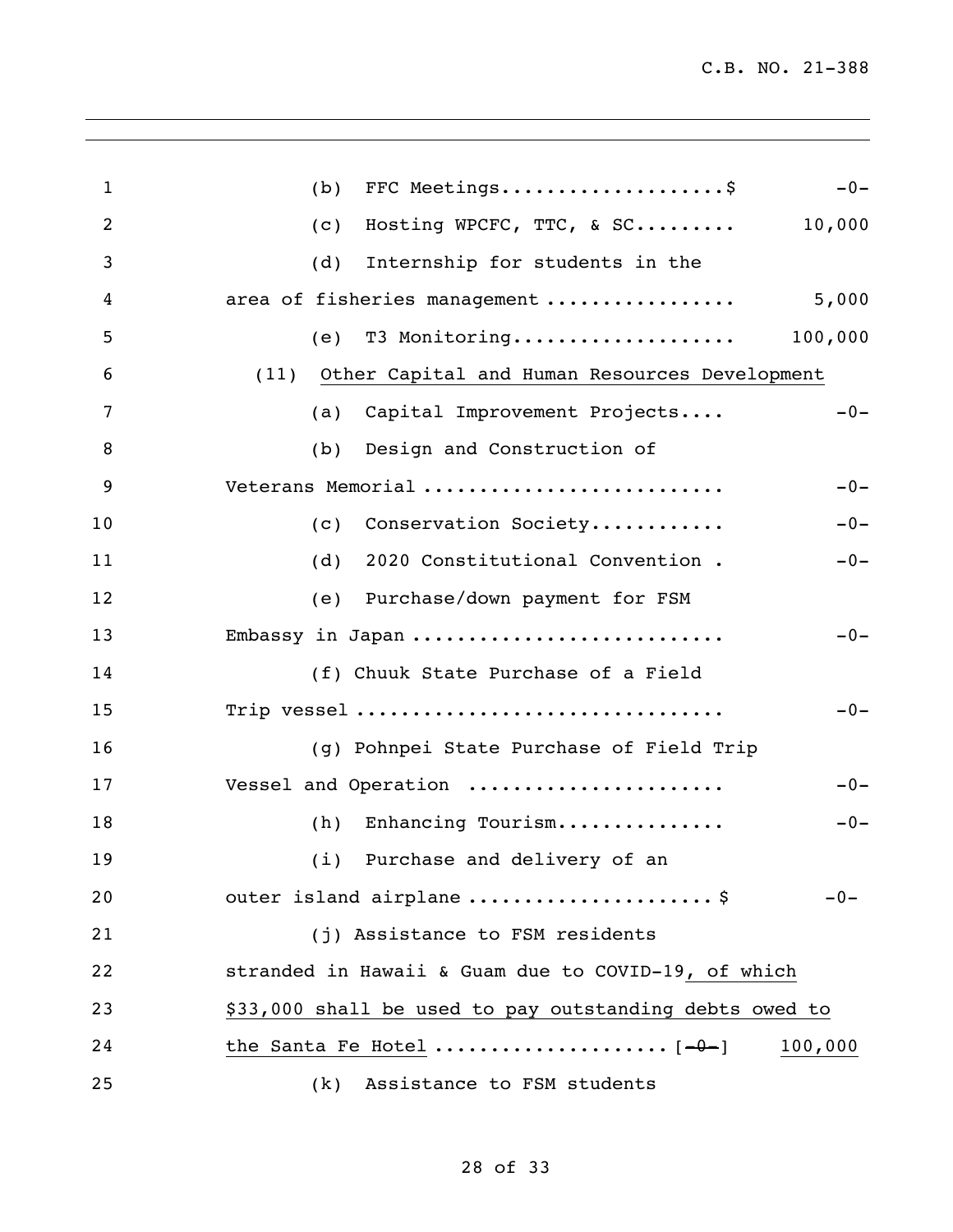1 unable to return home due to COVID-19 ...... \$ -0- (l) Payment to University of Guam for FSM 3 5tudents room & board due to COVID-19 ....... - 0- (m) Contribution to the Guam Consulate for COVID-19 response activities ............ -0- (n) Renovations to the Congress Chamber ............................. 50,000 (o) Funding for Portland Consulate Office and 9 associated security system requirements..... 631,367" Section 7. Section 12 of Public Law No. 21-185, as amended by Public Law Nos. 21-210 and 21-221, is hereby further amended to read as follows: "Section 12. Allotment and Management of Funds and Lapse Dates. (1) General provisions. (a) All funds appropriated by this act shall be allotted, managed, administered and accounted for in accordance with applicable law, including, but not limited to, the Financial Management Act of 1979. (b) The allottees shall be responsible for ensuring 21 that these funds, or so much thereof as may be necessary, are used solely for the purposes specified in this act, and that no obligations are incurred in excess of the sums appropriated. (2) Allottees. The allottees of the funds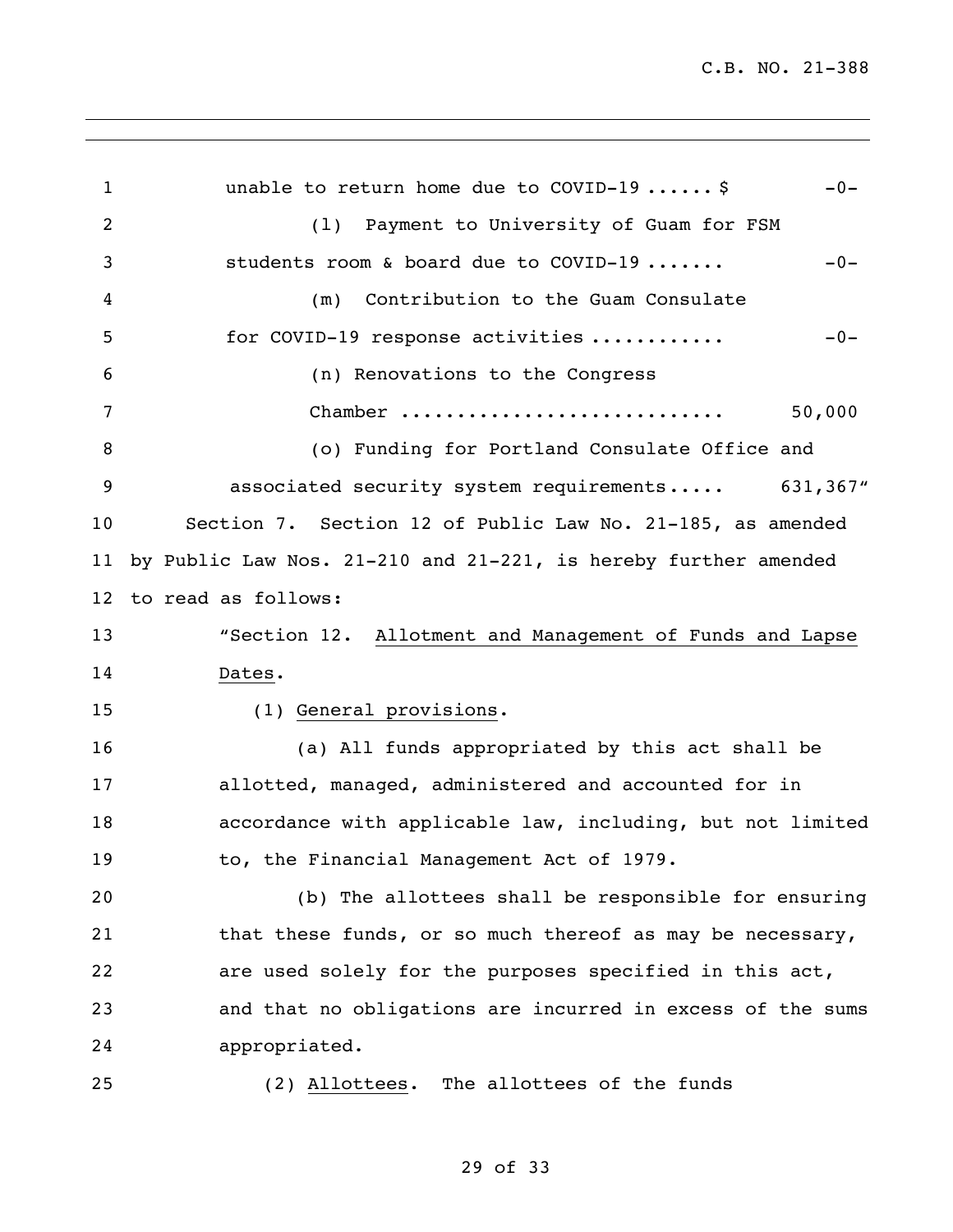```
1 appropriated by this act are as follows:
2 (a) Section 2 - the allottee of these funds shall 
3 be the President of the Federated States of Micronesia;
4 (b) Section 3 - the allottee of these funds shall 
5 be the Speaker of the Congress of the Federated States of 
6 Micronesia;
7 (c) Section 4 – the allottee of these funds shall 
8 be the Chief Justice of the Supreme Court of the Federated
9 States of Micronesia;
10 (d) Section 5 – the allottee of these funds shall 
11 be the Public Auditor of the Federated States of 
12 Micronesia;
13 (e) Sections 6 through 9 - the allottee of these 
14 funds shall be the President of the Federated States of 
15 Micronesia; PROVIDED, HOWEVER, that for the following 
16 subsections of sections 8 through 9 of this act:
17 (i) Sections 8(1)(f) and 8(13)(q) – the
18 allottee of these funds shall be the Chair of the Joint 
19 Committee on Compact Review and Planning;
20 (ii) Section 8(8)(a) – the allottee of these 
21 funds shall be the Governor of the state of Kosrae;
22 (iii) Section 8(8)(b) – the allottee of these 
23 funds shall be the Governor of the state of Pohnpei;
24 (iv) Section 8(8)(c) – the allottee of these
25 funds shall be the Governor of the state of Chuuk;
```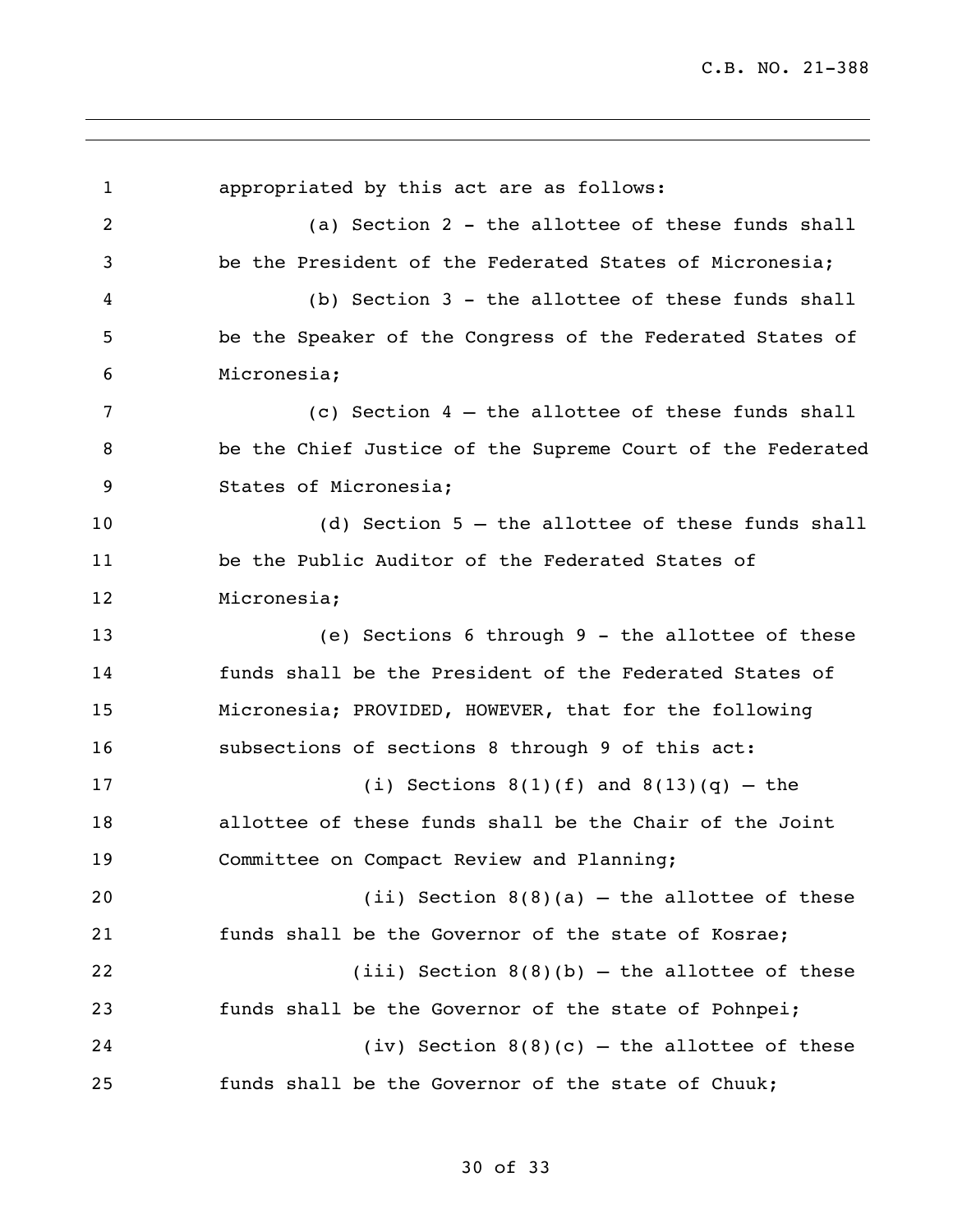(v) Section 8(8)(d) – the allottee of these funds shall be the Governor of the state of Yap; (vi) Section 8(11) – the allottee of these funds shall be the Public Auditor of the Federated States of Micronesia; (vii) Section 8(12) – the allottee of these funds shall be the Speaker of the Congress of the 8 Federated States of Micronesia; (viii) Section 8(13)(a) – the allottee of these funds shall be the President of the College of Micronesia-FSM; (ix) Section 8(13)(d) through (g) - the allottee of these funds shall be the Chief Justice of the respective State Supreme Court; (x) Section 8(13)(h) - the allottee of these funds shall be the Chief Justice of the Supreme Court of the Federated States of Micronesia; 18 (xi) Section 8(13)(t) - the allottee of these funds shall be the National Olympic Committee; (xii) Section 8(13)(u) - the allottee of these funds shall be the Principal of Saint Cecilia Catholic School; (xiiii) Section 9(1) – the allottee of these funds shall be the President of the College of Micronesia-FSM;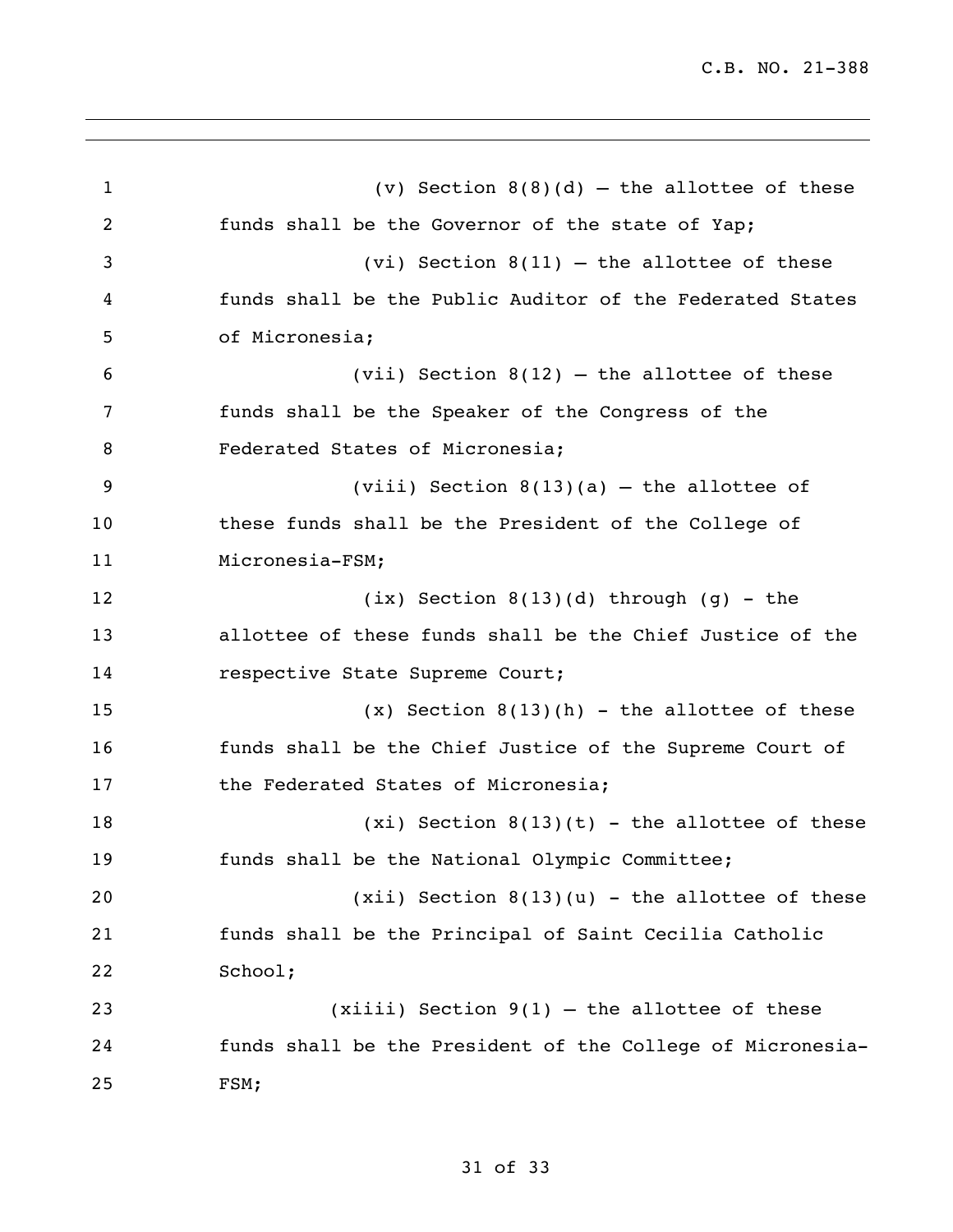| $\mathbf{1}$   | $(xiv)$ Section 9(3)(b) – the allottee of these           |
|----------------|-----------------------------------------------------------|
| $\overline{c}$ | funds shall be the Governor of the state of Kosrae;       |
| 3              | $(xv)$ Section 9(3)(c) – the allottee of these            |
| 4              | funds shall be the Governor of the state of Pohnpei;      |
| 5              | $(xvi)$ Section 9(3)(d) – the allottee of these           |
| 6              | funds shall be the Governor of the state of Chuuk;        |
| 7              | (xvii) Section $9(3)(e)$ – the allottee of these          |
| 8              | funds shall be the Governor of the state of Yap;          |
| 9              | (xviii) Section $9(4)(i)$ – the allottee of these         |
| 10             | funds shall be the Secretary of the Department of         |
| 11             | Transportation, Communications and Infrastructure;        |
| 12             | $(xix)$ Section 9(11)(b) and 9(11)(n) - the               |
| 13             | allottee of these funds shall be the Speaker of the       |
| 14             | Congress of the Federated States of Micronesia;           |
| 15             | $(xx)$ Section $9(11)(d)$ – the allottee of these         |
| 16             | funds shall be the President of the Constitutional        |
| 17             | Convention;                                               |
| 18             | $(xxi)$ Section $9(11)(f)$ – the allottee of these        |
| 19             | funds shall be the Governor of the state of Chuuk; [and]  |
| 20             | $(xxii)$ Section $9(11)(g)$ – the allottee of these       |
| 21             | funds shall be the Secretary of the Department of         |
| 22             | Transportation, Communications and Infrastructure $[-]$ ; |
| 23             | $(xxiii)$ Section $8(13)(r)$ the allottee of these        |
| 24             | funds shall be the Governor of the State of Yap;          |
| 25             | $(xxiv)$ Section $9(11)(y)$ – the allottee of these       |